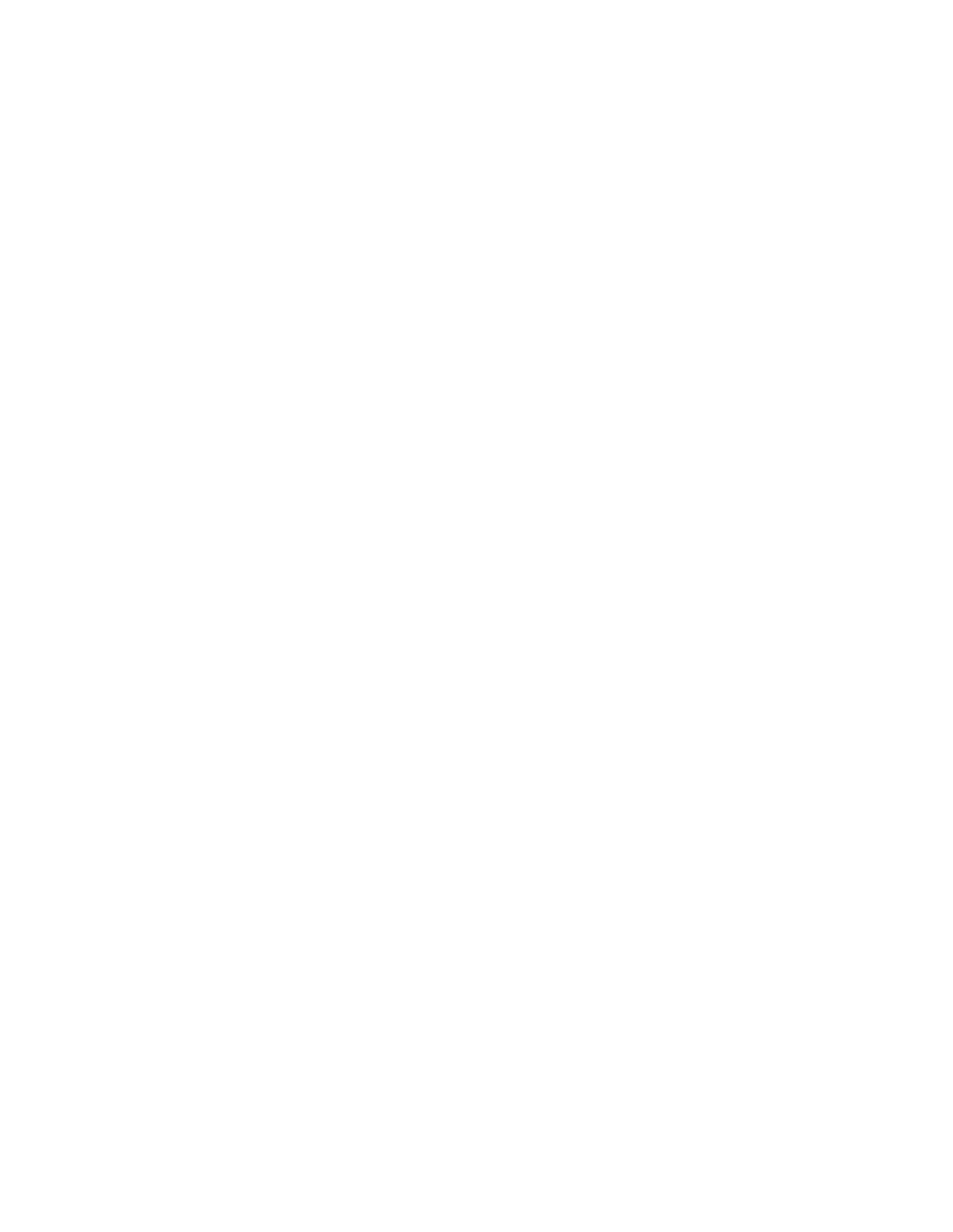Michigan Department of Environment, Great Lakes, and Energy Oil, Gas and Minerals Division PERMIT APPLICATIONS 2/2/2021 THRU 2/2/2021 EGLE Application Number Permittee Permittee Date Received Page 3<br>Name Page 3 Number 02/23/2021 4605 SCHMUDE OIL INC

527

2150 S AIRPORT RD WEST SUITE B PO BOX 1008 TRAVERSE CITY, MI 49685-1008 Prev Permit: 60857, 61051 Well Name: S0,7+ 1-35B Well Type: OIL Permit Type: Drill H2S Present? No Surface Owner: Fred B. Smith III True Vertical Depth: 3720 Target Formation: DUNDEE Deepest Formation: DUNDEE Location: QT QT QT Sec Township Range Township Name County Feet From Section Line Feet From DRLG Unit Line SL: NENWSW 35 18N 8W OSCEOLA OSCEOLA 2466 S 897 W 2466 S 897 W BHL: NESWNW 35 18N 8W OSCEOLA OSCEOLA 1789 N 745 W 476 N 568 E \$FUH 'ULOOLQJ 8QLW 6 1:6HFWLRQ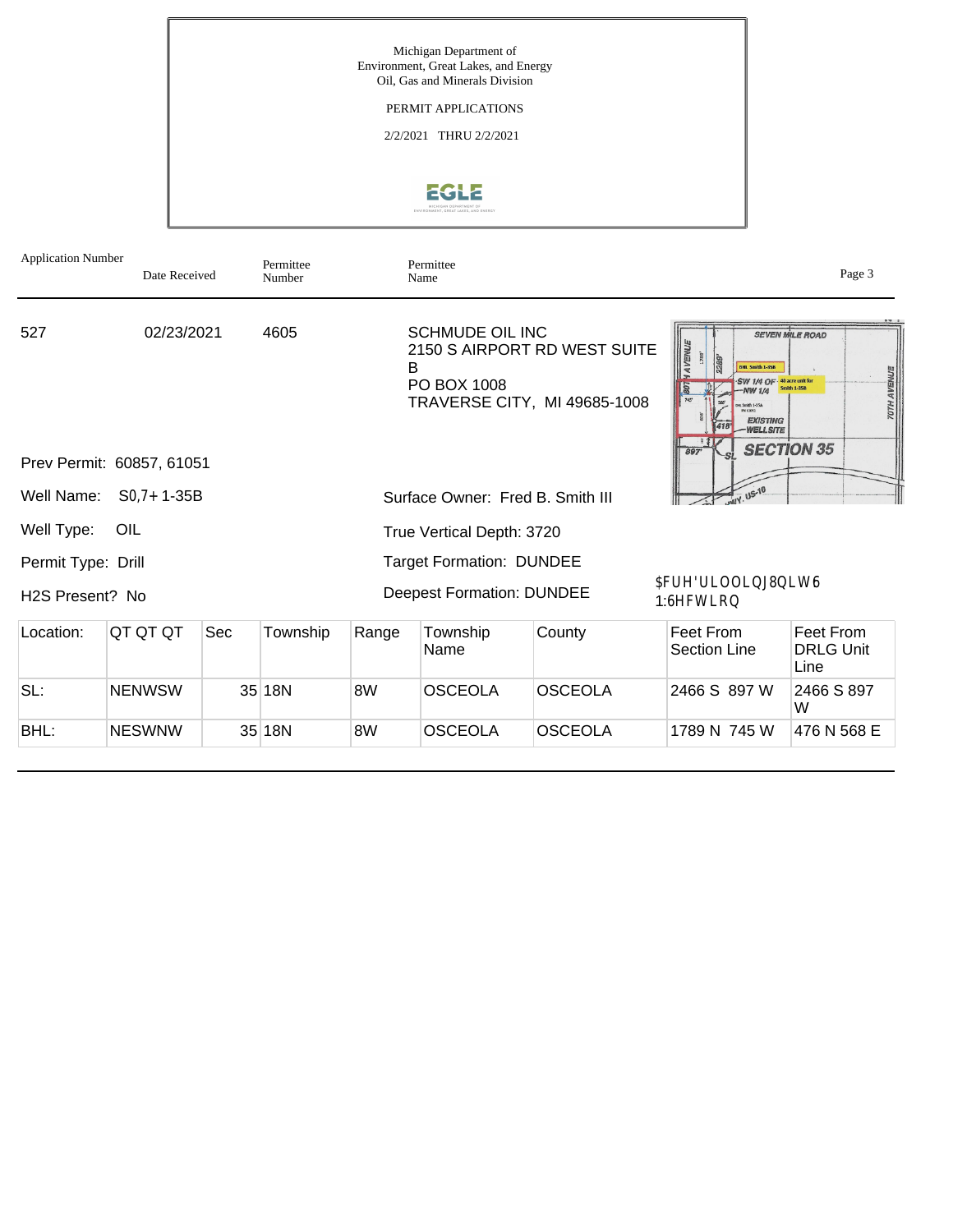|                              |                                 |                     |          | Michigan Department of               | Environment, Great Lakes, and Energy<br>Oil, Gas and Minerals Division          |                |            |                                         |                                              |
|------------------------------|---------------------------------|---------------------|----------|--------------------------------------|---------------------------------------------------------------------------------|----------------|------------|-----------------------------------------|----------------------------------------------|
|                              |                                 |                     |          | PERMIT LIST                          |                                                                                 |                |            |                                         |                                              |
|                              |                                 |                     |          | 2/22/2021 THRU 2/26/2021             |                                                                                 |                |            |                                         |                                              |
|                              |                                 |                     |          | ENVIRONMENT, GREAT LAKES, AND ENERG' |                                                                                 |                |            |                                         |                                              |
| Permit Number                | <b>Issue Date</b>               | Permittee<br>Number |          | Permittee<br>Name                    |                                                                                 |                |            | Page 1                                  |                                              |
| 61515                        | 2/25/2021                       | 5320                |          | PO BOX 1560                          | SAVOY ENERGY LP<br>920 HASTINGS STREET, SUITE A<br>TRAVERSE CITY, MI 49685-1560 |                |            |                                         | Mile                                         |
| Prev Permit:                 | API Well No: 21-025-62024-00-00 |                     |          |                                      |                                                                                 |                | T04SR08W O |                                         |                                              |
| Well Name:                   | HELWIG 1-7 HD1                  |                     |          |                                      | Surface Owner: Helwig, Jacque A.                                                |                |            | X                                       |                                              |
| Well Type:                   | Oil Well                        |                     |          |                                      | True Vertical Depth: 3437FT                                                     |                |            |                                         |                                              |
| Permit Type: Drill           |                                 |                     |          |                                      | <b>Target Formation: TRENTON</b>                                                |                |            |                                         |                                              |
| H <sub>2</sub> S Present? No |                                 |                     |          |                                      | <b>Deepest Formation: TRENTON</b>                                               |                |            |                                         |                                              |
| Location:                    | QT QT QT                        | Sec                 | Township | Range                                | Township<br>Name                                                                | County         |            | <b>Feet From</b><br><b>Section Line</b> | <b>Feet From</b><br><b>DRLG Unit</b><br>Line |
| SL:                          | <b>SENWSE</b>                   |                     | 7 4S     | 8W                                   | <b>ATHENS</b>                                                                   | <b>CALHOUN</b> |            | 1769 S 1701 E                           |                                              |
| BHL:                         | <b>NWNESW</b>                   |                     | 7 4S     | 8W                                   | <b>ATHENS</b>                                                                   | <b>CALHOUN</b> |            | 2370 S 1764 W 370 N 410 W               |                                              |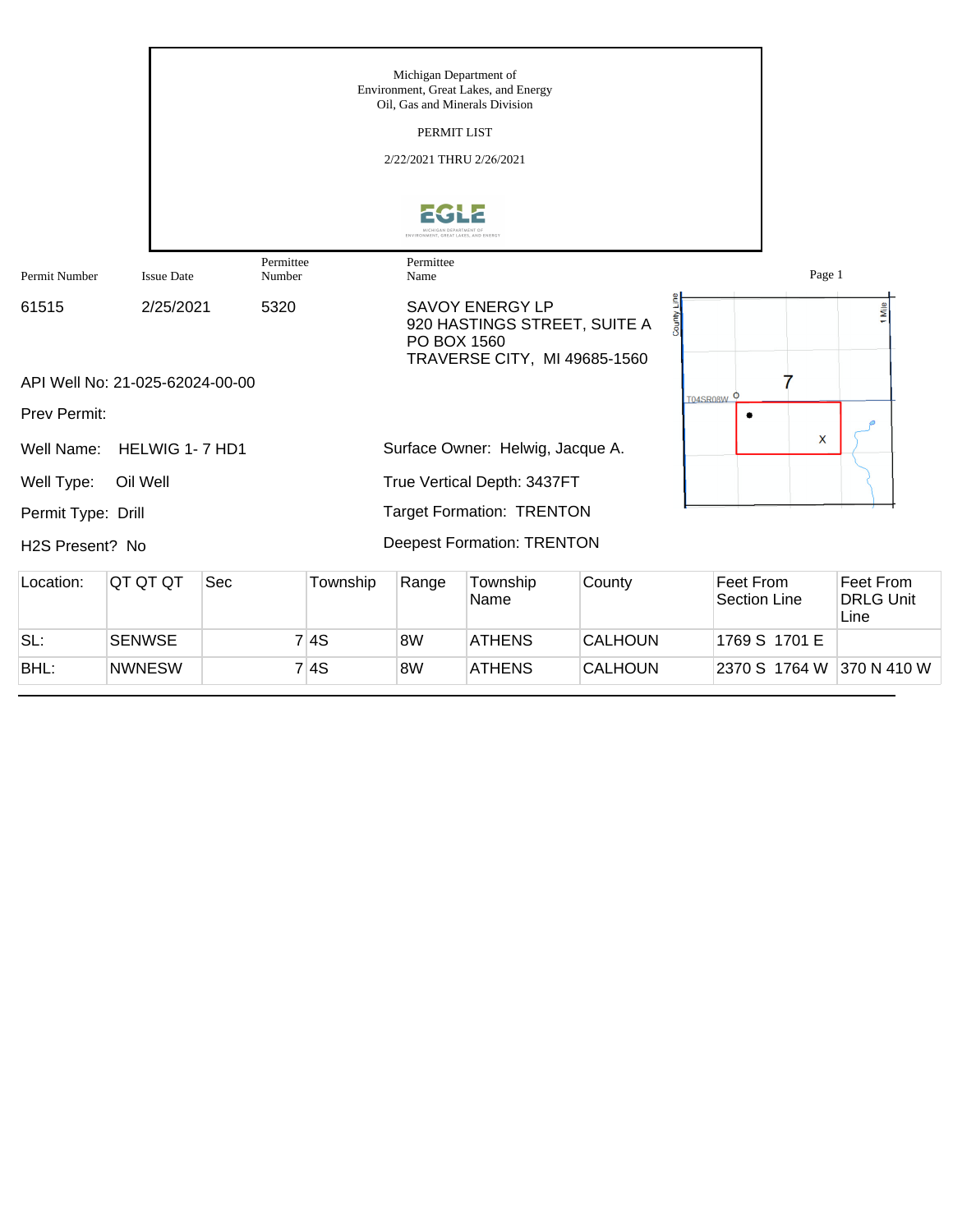Environment, Great Lakes, and Energy

Oil, Gas and Minerals Division

Updated Permits

2/22/2021 THRU 2/26/2021



Permit Number Permittee Number Permittee Name Page 1

**PLUGGING INSTRUCTIONS ISSUED:**

58722 6361 RIVERSIDE ENERGY MICHIGAN LLC 10691 EAST CARTER ROAD SUITE 201 TRAVERSE CITY, MI 49684

API Well Number: 21-009-58722-00-00

Well Name: PETERSEN C3-12

Plug Inst. Issue Date: 2/22/2021

| Location | <b>OT OT OT</b> | <b>Sec</b> Township | Range | Township Name     | County         | l Feet From Section<br>Line | <b>IFeet From DRLG</b><br>Unit |
|----------|-----------------|---------------------|-------|-------------------|----------------|-----------------------------|--------------------------------|
| ISL:     | <b>INWNWSE</b>  | 2130N               | 9W    | <b>TORCH LAKE</b> | <b>LANTRIM</b> | 2450 S 2360 E               | 1130 S 330 W                   |
| BHL:     | <b>INWNWSE</b>  | 12 30 N             | 9W    | <b>TORCH LAKE</b> | <b>LANTRIM</b> | 2450 S 2360 E               | 1130 S 330 W                   |

Comment: App to P&A expires on 12/31/21

58723 6361

RIVERSIDE ENERGY MICHIGAN LLC 10691 EAST CARTER ROAD SUITE 201 TRAVERSE CITY, MI 49684

API Well Number: 21-009-58723-00-00

Well Name: MORRISON A2-11

True Vertical Depth:

True Vertical Depth:

Plug Inst. Issue Date: 2/22/2021

| Location | <b>OT OT OT</b> | <b>Sec</b> Township | Range | Township Name     | County         | Feet From Section<br>Line | <b>IFeet From DRLG</b><br>Unit |
|----------|-----------------|---------------------|-------|-------------------|----------------|---------------------------|--------------------------------|
| SL:      | <b>INENENW</b>  | 1 I30N              | 9W    | TORCH LAKE        | <b>JANTRIM</b> | 1 645 N 2350 W            | 1689 S 330 E                   |
| IBHL:    | <b>INENENW</b>  | 1 I30N              | 9W    | <b>TORCH LAKE</b> | <b>JANTRIM</b> | 1 645 N 2350 W            | 1689 S 330 E                   |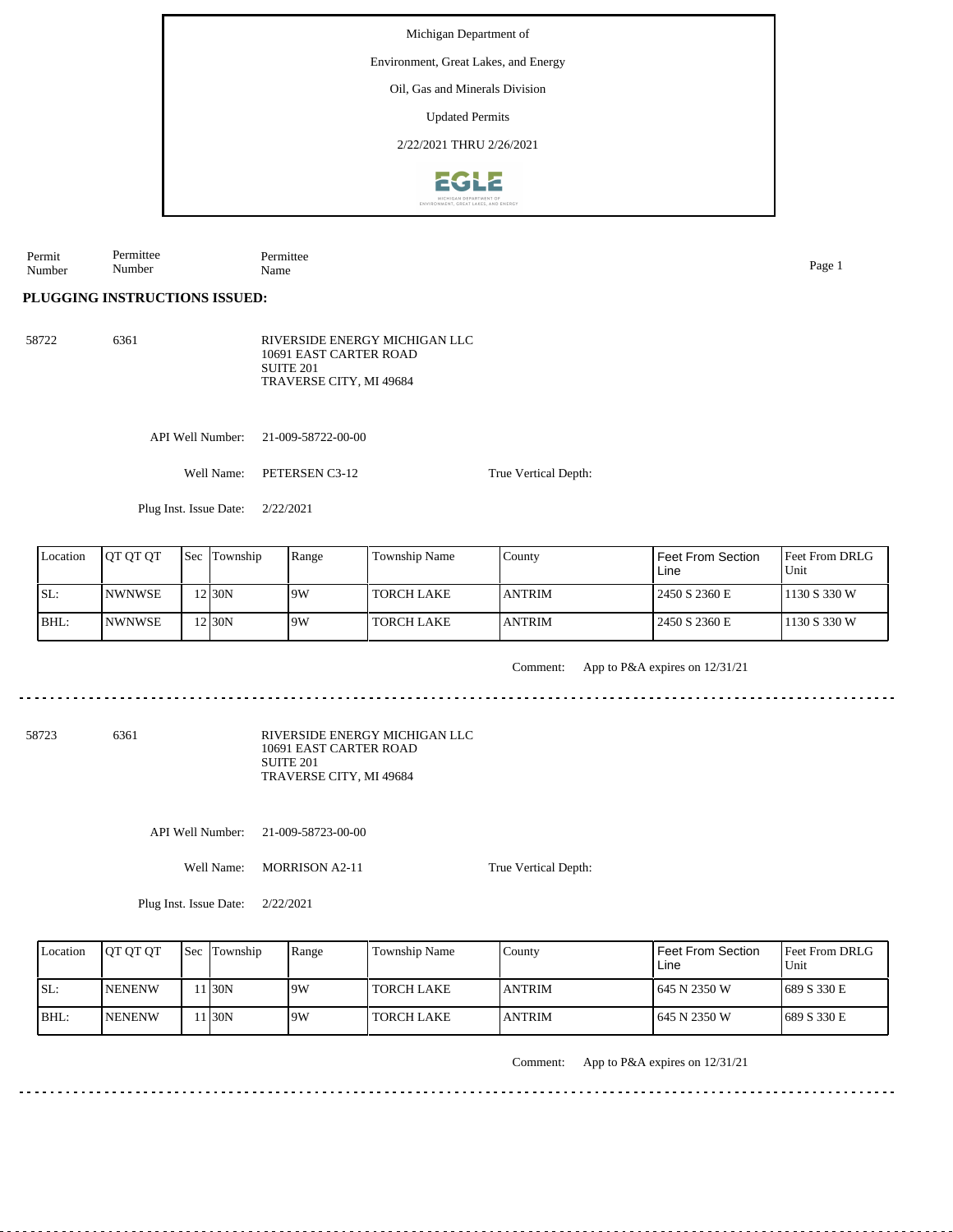### Environment, Great Lakes, and Energy

Oil, Gas and Minerals Division

Updated Permits

2/22/2021 THRU 2/26/2021



Permit Number Permittee Number

Permittee Name Page 2

58724 6361 RIVERSIDE ENERGY MICHIGAN LLC 10691 EAST CARTER ROAD SUITE 201 TRAVERSE CITY, MI 49684

API Well Number: 21-009-58724-00-00

Well Name: MCLACHLAN D1-2

True Vertical Depth:

Plug Inst. Issue Date: 2/22/2021

| Location | <b>IOT OT OT</b> | <b>Sec Township</b> | Range | Township Name | County         | Feet From Section<br>Line | <b>IFeet From DRLG</b><br>Unit |
|----------|------------------|---------------------|-------|---------------|----------------|---------------------------|--------------------------------|
| SL:      | ISESWSW          | 2 <sub>30</sub> N   | 9W    | I TORCH LAKE  | <b>JANTRIM</b> | 515 S 1000 W              | 1515 S 330 E                   |
| BHL:     | ISESWSW          | 2130N               | 9W    | TORCH LAKE    | <b>JANTRIM</b> | 1 515 S 1000 W            | 1515 S 330 E                   |

<u>. . . . . . . . . . .</u>

Comment: App to P&A expires on 12/31/21

58733 6361

RIVERSIDE ENERGY MICHIGAN LLC 10691 EAST CARTER ROAD SUITE 201 TRAVERSE CITY, MI 49684

API Well Number: 21-009-58733-00-00

Well Name: MCLACHLAN D3-13

True Vertical Depth:

Plug Inst. Issue Date: 2/22/2021

| Location | <b>IOT OT OT</b> | <b>Sec Township</b> | Range | Township Name | County        | l Feet From Section<br>Line | <b>Feet From DRLG</b><br>Unit |
|----------|------------------|---------------------|-------|---------------|---------------|-----------------------------|-------------------------------|
| ISL:     | <b>INESWSE</b>   | $3$ 30N             | 9W    | TORCH LAKE    | <b>ANTRIM</b> | 990 S 1420 E                | 330 N 1220 W                  |
| BHL:     | <b>INESWSE</b>   | $'3$ 30N            | 9W    | TORCH LAKE    | <b>ANTRIM</b> | 1990 S 1420 E               | 1330 N 1220 W                 |

Comment: App to P&A expires 12/31/21

<u>. . . . . . . . . . . . . . . . .</u>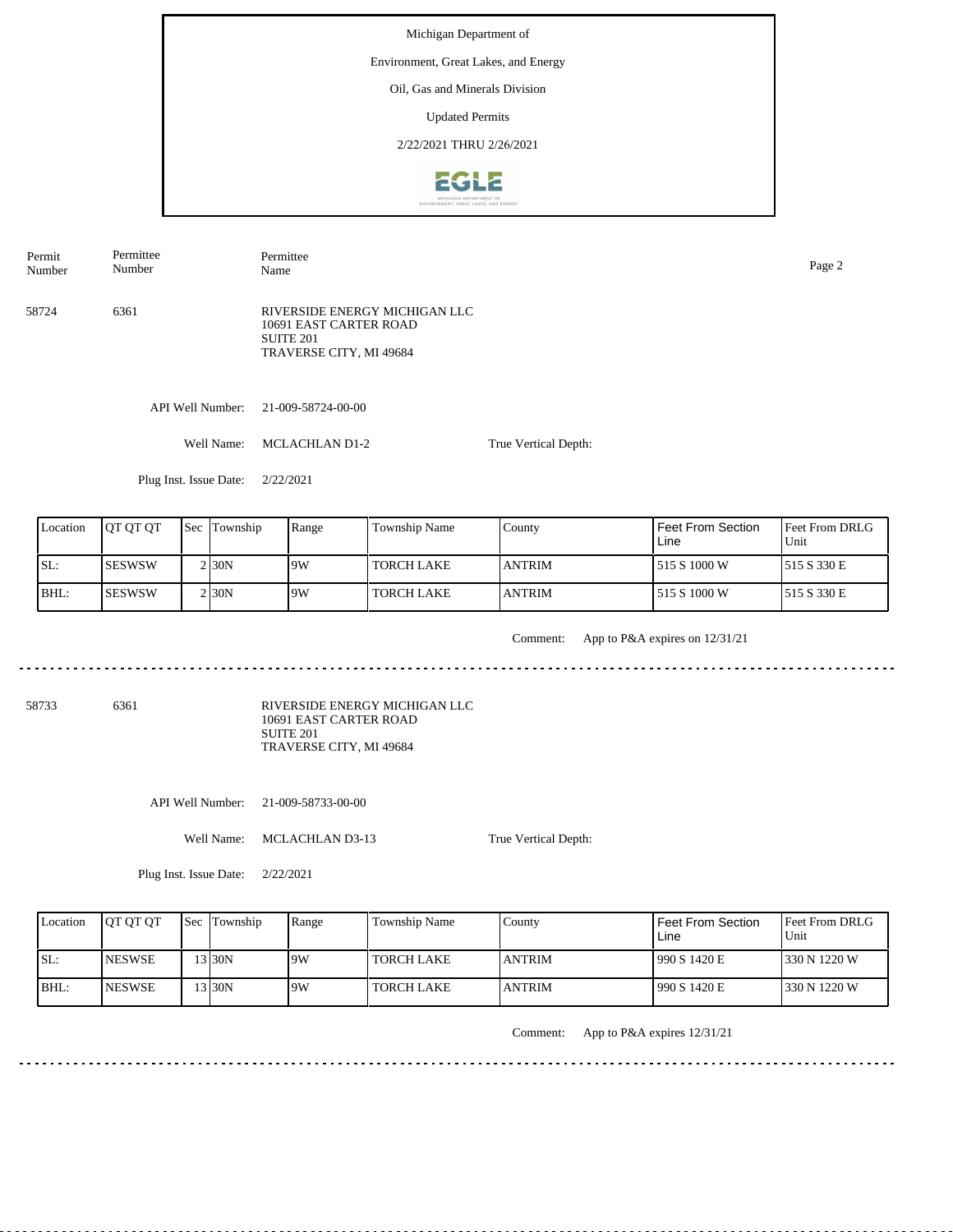### Environment, Great Lakes, and Energy

Oil, Gas and Minerals Division

Updated Permits

2/22/2021 THRU 2/26/2021



Permit Number Permittee Name Page 3

58734 6361 RIVERSIDE ENERGY MICHIGAN LLC 10691 EAST CARTER ROAD SUITE 201 TRAVERSE CITY, MI 49684

Permittee Number

API Well Number: 21-009-58734-00-00

Well Name: MCLACHLAN C3-13

True Vertical Depth:

Plug Inst. Issue Date: 2/22/2021

| Location | <b>IOT OT OT</b> | <b>Sec</b> Township | Range | Township Name     | County         | Feet From Section<br>Line | <b>Feet From DRLG</b><br>Unit |
|----------|------------------|---------------------|-------|-------------------|----------------|---------------------------|-------------------------------|
| ISL:     | <b>INWNWSE</b>   | 3 30N               | 19W   | <b>TORCH LAKE</b> | <b>LANTRIM</b> | 2055 S 2590 E             | 1585 N 1270 E                 |
| BHL:     | INWNWSE          | '3130N              | 19W   | <b>TORCH LAKE</b> | <b>JANTRIM</b> | 2055 S 2590 E             | 1585 N 1270 E                 |

<u>. . . . . . . . . . .</u>

Comment: App to P&A expires on 12/31/21

<u>. . . . . . . . . . .</u>

58739 6361

RIVERSIDE ENERGY MICHIGAN LLC 10691 EAST CARTER ROAD SUITE 201 TRAVERSE CITY, MI 49684

API Well Number: 21-009-58739-00-00

Well Name: AMOS B4-14

True Vertical Depth:

Plug Inst. Issue Date: 2/22/2021

| Location | <b>IOT OT OT</b> | <b>Sec</b> Township | Range | Township Name     | County         | Feet From Section<br>Line | <b>Feet From DRLG</b><br>Unit |
|----------|------------------|---------------------|-------|-------------------|----------------|---------------------------|-------------------------------|
| ISL:     | ISWSENE          | 14 <sub>30N</sub>   | 9W    | <b>TORCH LAKE</b> | <b>LANTRIM</b> | 12150 N 1054 E            | 1528 S 1054 E                 |
| BHL:     | <b>ISWSENE</b>   | 14 30N              | 19W   | <b>TORCH LAKE</b> | <b>LANTRIM</b> | 12150 N 1054 E            | 1528 S 1054 E                 |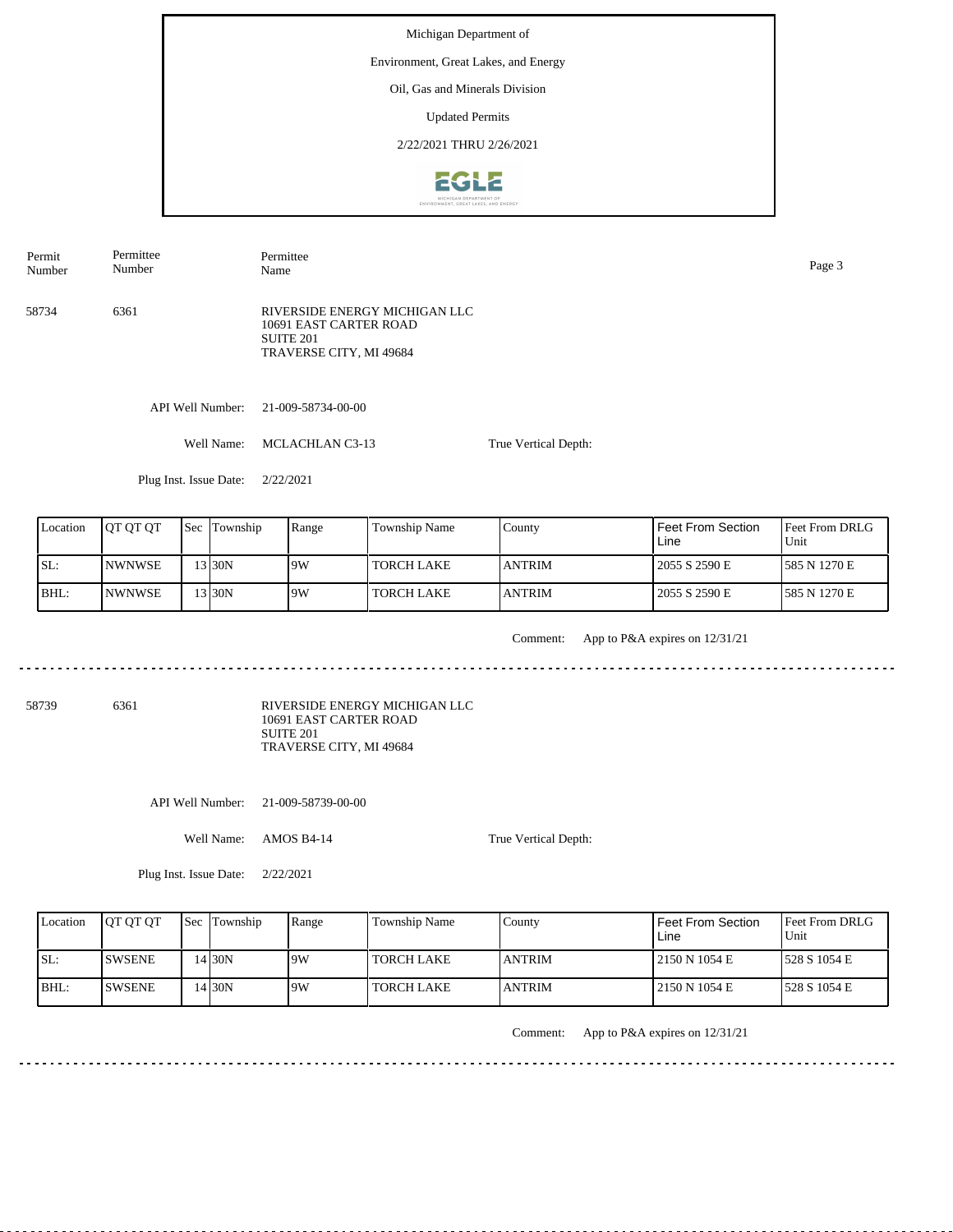### Environment, Great Lakes, and Energy

Oil, Gas and Minerals Division

Updated Permits

2/22/2021 THRU 2/26/2021



Permit Number Permittee Number

Permittee Name Page 4

58740 6361

RIVERSIDE ENERGY MICHIGAN LLC 10691 EAST CARTER ROAD SUITE 201 TRAVERSE CITY, MI 49684

API Well Number: 21-009-58740-00-00

Well Name: HUBBELL A4-14 True Vertical Depth:

Plug Inst. Issue Date: 2/22/2021

| Location | <b>IOT OT OT</b> | <b>Sec Township</b> | Range | <b>Township Name</b> | County         | Feet From Section<br>Line | <b>Feet From DRLG</b><br>Unit |
|----------|------------------|---------------------|-------|----------------------|----------------|---------------------------|-------------------------------|
| ISL:     | <b>NENENE</b>    | 4 30N               | 9W    | I TORCH LAKE         | <b>LANTRIM</b> | 330 N 500 E               | 1330 N 500 E                  |
| BHL:     | <b>NENENE</b>    | 4 30N               | 9W    | <b>TORCH LAKE</b>    | <b>JANTRIM</b> | 330 N 500 E               | 330 N 500 E                   |

Comment: 12/31/21

<u>. . . . . . . . . . . . . . .</u>

58741 6361

RIVERSIDE ENERGY MICHIGAN LLC 10691 EAST CARTER ROAD SUITE 201 TRAVERSE CITY, MI 49684

API Well Number: 21-009-58741-00-00

Well Name: AMOS B1-14 HD1

True Vertical Depth: 752

Plug Inst. Issue Date: 2/22/2021

| Location | <b>IOT OT OT</b> | <b>Sec Township</b> | Range | Township Name     | County         | Feet From Section<br>Line | <b>Feet From DRLG</b><br>Unit |
|----------|------------------|---------------------|-------|-------------------|----------------|---------------------------|-------------------------------|
| SL:      | <b>ISESWNW</b>   | $14$ 30N            | 19W   | <b>TORCH LAKE</b> | <b>JANTRIM</b> | 2336 N 755 W              |                               |
| BHL:     | <b>ISWSENW</b>   | $.4$ 30N            | 19W   | <b>TORCH LAKE</b> | <b>JANTRIM</b> | 2333 N 1977 W             | 1353 S 694 E                  |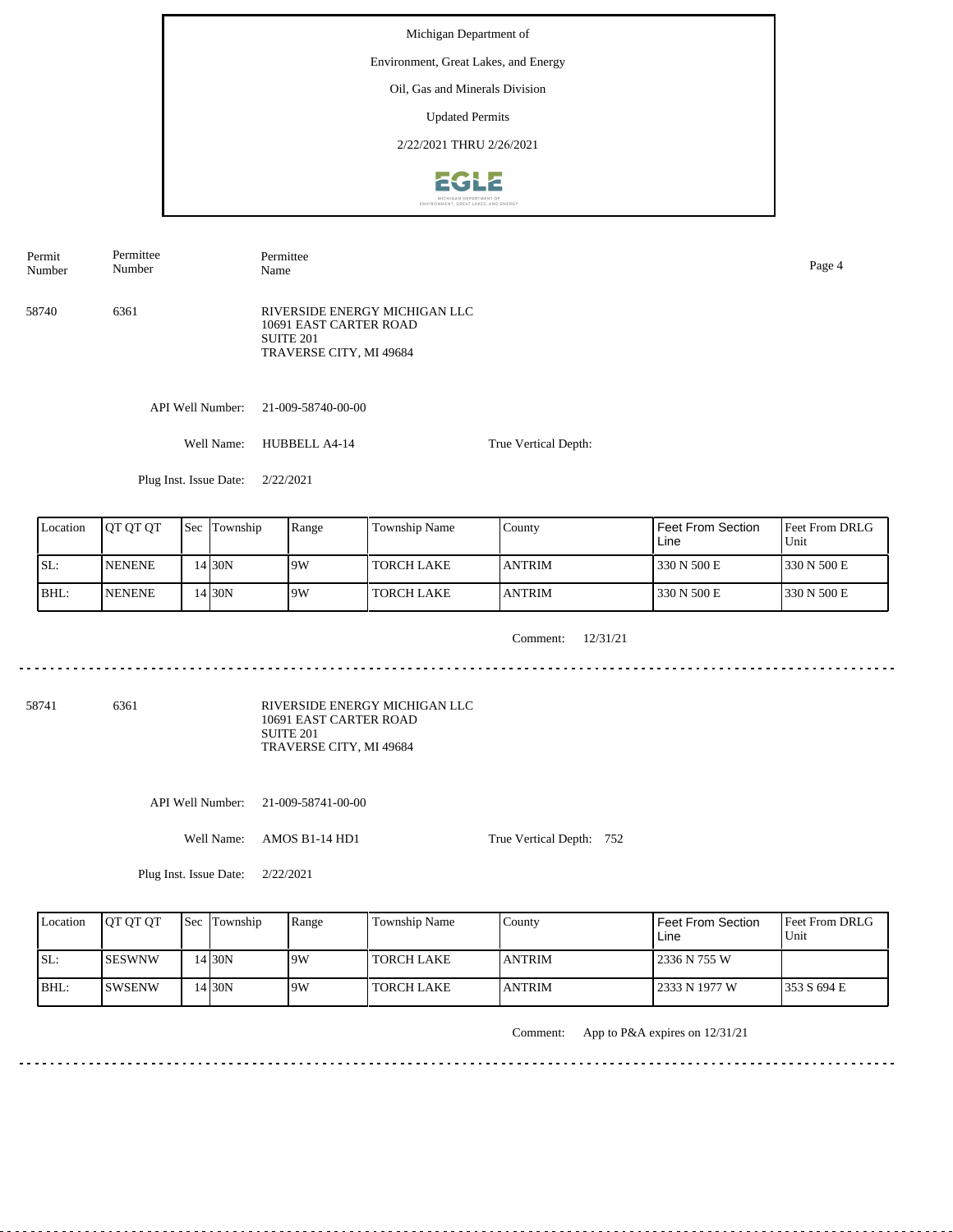### Environment, Great Lakes, and Energy

Oil, Gas and Minerals Division

Updated Permits

2/22/2021 THRU 2/26/2021



Name Page 5

Permit Number Permittee Number

58742 6361 RIVERSIDE ENERGY MICHIGAN LLC 10691 EAST CARTER ROAD SUITE 201 TRAVERSE CITY, MI 49684

API Well Number: 21-009-58742-00-00

Permittee

Well Name: AMOS A2-14 HD1 True Vertical Depth: 720

Plug Inst. Issue Date: 2/22/2021

| Location | <b>IOT OT OT</b> | <b>Sec Township</b> | Range | Township Name     | County         | Feet From Section<br>Line | <b>Feet From DRLG</b><br>Unit |
|----------|------------------|---------------------|-------|-------------------|----------------|---------------------------|-------------------------------|
| ISL:     | <b>INENENW</b>   | 4 30N               | 19W   | TORCH LAKE        | <b>LANTRIM</b> | 400 N 2355 W              |                               |
| BHL:     | <b>INWNENW</b>   | 4 30N               | 9W    | <b>TORCH LAKE</b> | <b>JANTRIM</b> | 380 N 1677 W              | 380 N 1008 E                  |

<u>. . . . . . . . . .</u>

Comment: App to P&A expires on 12/31/21

58743 6361

RIVERSIDE ENERGY MICHIGAN LLC 10691 EAST CARTER ROAD SUITE 201 TRAVERSE CITY, MI 49684

API Well Number: 21-009-58743-00-00

Well Name: PETERSON C1-13 SWD

True Vertical Depth:

Plug Inst. Issue Date: 2/22/2021

| Location | <b>OT OT OT</b> | <b>Sec Township</b> | Range | Township Name     | County         | <b>Feet From Section</b><br>Line | <b>Feet From DRLG</b><br>Unit |
|----------|-----------------|---------------------|-------|-------------------|----------------|----------------------------------|-------------------------------|
| ISL:     | <b>NENWSW</b>   | $13$ 30N            | 9W    | <b>TORCH LAKE</b> | <b>JANTRIM</b> | 2330 S 1119 W                    |                               |
| BHL:     | <b>INENWSW</b>  | 13130N              | 9W    | <b>TORCH LAKE</b> | <b>ANTRIM</b>  |                                  |                               |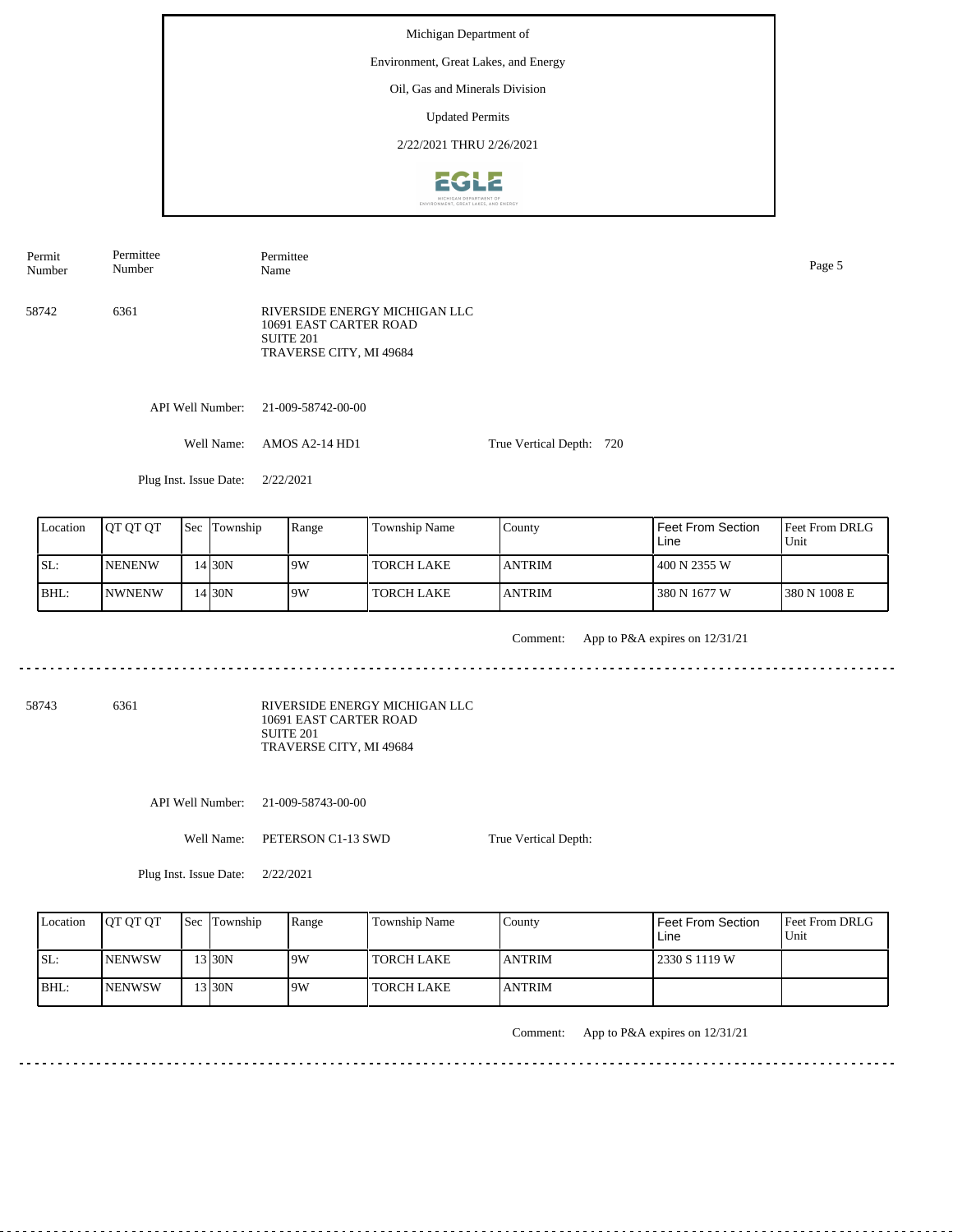### Environment, Great Lakes, and Energy

Oil, Gas and Minerals Division

Updated Permits

2/22/2021 THRU 2/26/2021



Permit Number

Permittee Number

Permittee Name Page 6

60207 6361

RIVERSIDE ENERGY MICHIGAN LLC 10691 EAST CARTER ROAD SUITE 201 TRAVERSE CITY, MI 49684

API Well Number: 21-009-60207-00-00

Well Name: ALTONEN A1-13 True Vertical Depth:

Plug Inst. Issue Date: 2/22/2021

| Location | <b>IOT OT OT</b> | <b>Sec</b> Township | Range | Township Name | Countv         | Feet From Section<br>Line | <b>Feet From DRLG</b><br>Unit |
|----------|------------------|---------------------|-------|---------------|----------------|---------------------------|-------------------------------|
| ISL:     | <b>INENWNW</b>   | 3 30N               | 9W    | I TORCH LAKE  | <b>LANTRIM</b> | 300 N 1015 W              |                               |
| BHL:     | <b>NENWNW</b>    | 3 30N               | 9W    | I TORCH LAKE  | <b>LANTRIM</b> | 300 N 1015 W              | 12970 N 5690 E                |

<u>. . . . . . . . . . .</u>

Comment: App to P&A expires 12/31/21

<u>. . . . . . . . . . .</u>

60208 6361

RIVERSIDE ENERGY MICHIGAN LLC 10691 EAST CARTER ROAD SUITE 201 TRAVERSE CITY, MI 49684

API Well Number: 21-009-60208-00-00

Well Name: AMOS C4-14

True Vertical Depth:

Plug Inst. Issue Date: 2/22/2021

| Location | <b>IOT OT OT</b> | <b>Sec Township</b> | Range | <b>Township Name</b> | Countv        | Feet From Section<br>Line | <b>Feet From DRLG</b><br>Unit |
|----------|------------------|---------------------|-------|----------------------|---------------|---------------------------|-------------------------------|
| ISL:     | <b>ISWNESE</b>   | 4130N               | 9W    | TORCH LAKE           | <b>ANTRIM</b> | 1666 S 1011 E             |                               |
| BHL:     | <b>ISWNESE</b>   | 4 30N               | 9W    | TORCH LAKE           | <b>ANTRIM</b> | 1666 S 1011 E             | 1330 S 330 W                  |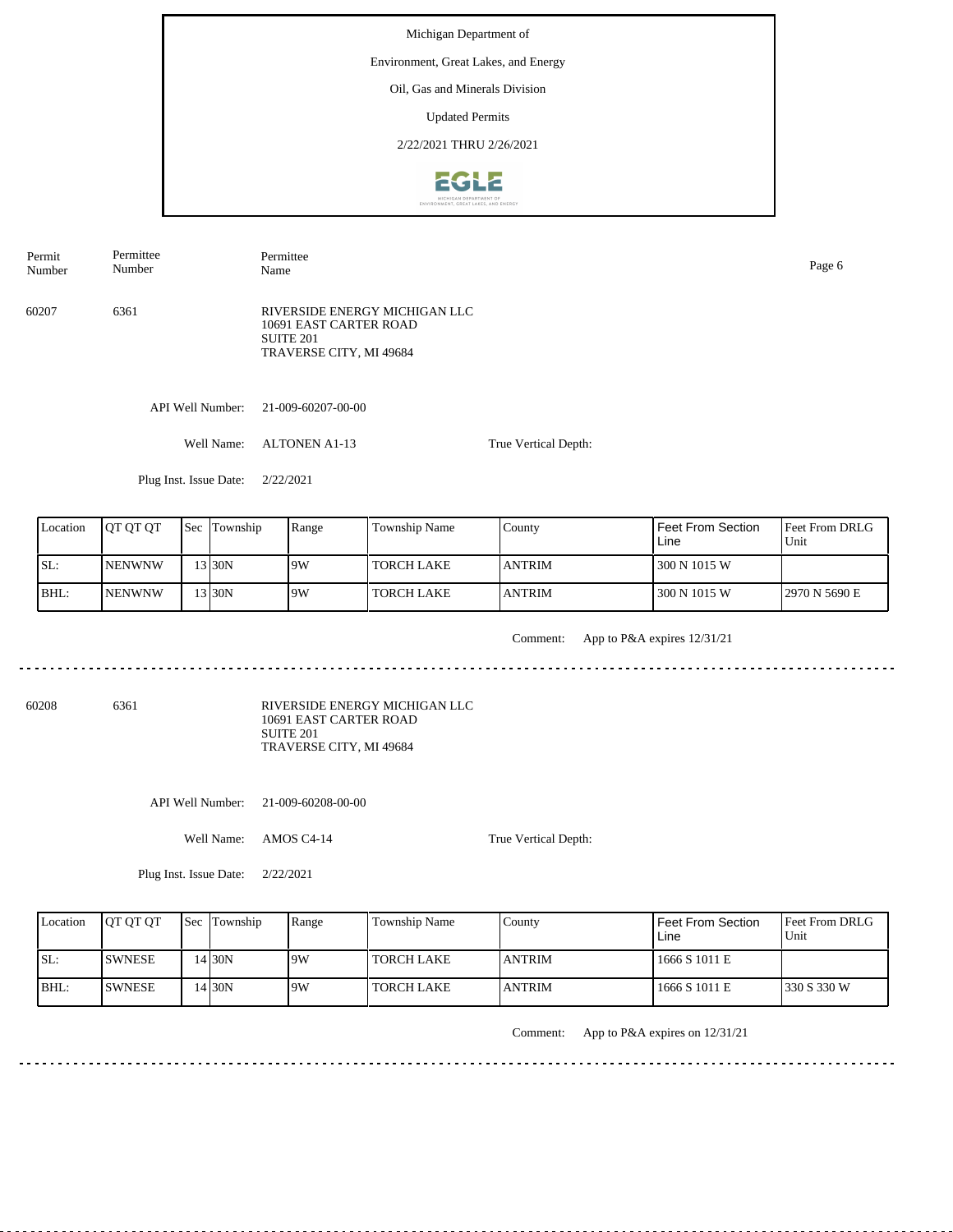# Environment, Great Lakes, and Energy

Oil, Gas and Minerals Division

Updated Permits

2/22/2021 THRU 2/26/2021



Permit Number Permittee Number

Permittee Name Page 7

60209 6361

RIVERSIDE ENERGY MICHIGAN LLC 10691 EAST CARTER ROAD SUITE 201 TRAVERSE CITY, MI 49684

API Well Number: 21-009-60209-00-00

Well Name: PETERSEN D3-12 True Vertical Depth:

Plug Inst. Issue Date: 2/22/2021

| Location | <b>IOT OT OT</b> | <b>Sec Township</b> | Range | Township Name | County         | I Feet From Section<br>Line | <b>IFeet From DRLG</b><br>Unit |
|----------|------------------|---------------------|-------|---------------|----------------|-----------------------------|--------------------------------|
| ISL:     | ISWSWSE          | 2130N               | 19W   | TORCH LAKE    | <b>JANTRIM</b> | 353 S 2363 E                |                                |
| BHL:     | ISWSWSE          | !2 30N              | 19W   | TORCH LAKE    | <b>JANTRIM</b> | 353 S 2363 E                | 2313 N 330 W                   |

<u>. . . . . . . . . .</u>

Comment: App to P&A expires on 12/31/21

<u>. . . . . . . . . . .</u>

60210 6361

RIVERSIDE ENERGY MICHIGAN LLC 10691 EAST CARTER ROAD SUITE 201 TRAVERSE CITY, MI 49684

API Well Number: 21-009-60210-00-00

Well Name: PETERSON D1-13

True Vertical Depth:

Plug Inst. Issue Date: 2/22/2021

| Location | <b>IOT OT OT</b> | <b>Sec Township</b> | Range | Township Name     | County         | <b>Feet From Section</b><br>Line | <b>IFeet From DRLG</b><br>Unit |
|----------|------------------|---------------------|-------|-------------------|----------------|----------------------------------|--------------------------------|
| SL:      | <b>INESWSW</b>   | 13 30N              | 9W    | <b>TORCH LAKE</b> | <b>JANTRIM</b> | 1054 S 1100 W                    |                                |
| BHL:     | <b>INESWSW</b>   | 3130N               | 9W    | <b>TORCH LAKE</b> | <b>JANTRIM</b> | 1054 S 1100 W                    | 11054 S 1100 W                 |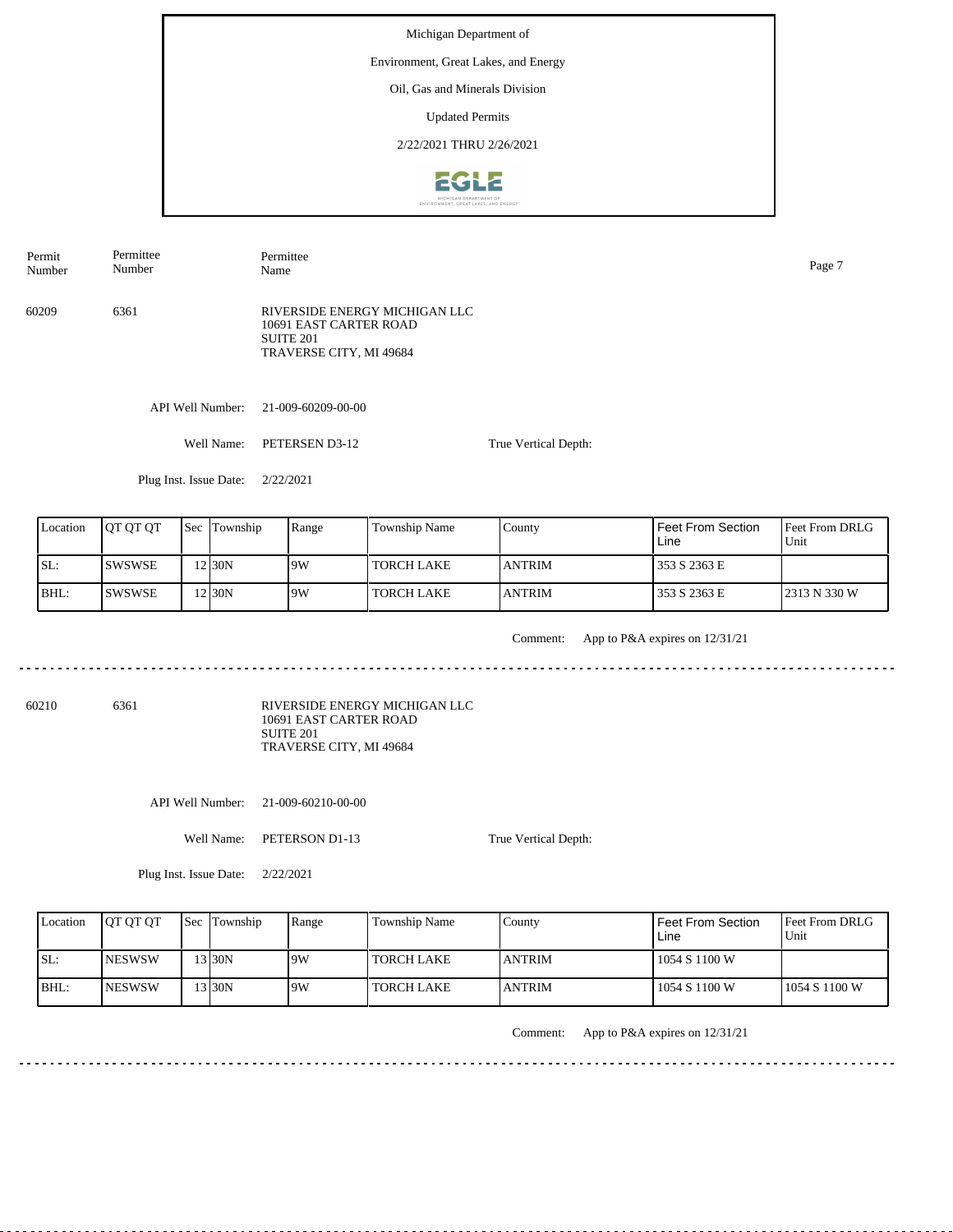### Environment, Great Lakes, and Energy

Oil, Gas and Minerals Division

Updated Permits

2/22/2021 THRU 2/26/2021



Permit Number Permittee Number Permittee<br>Name Name Page 8

**RECORD OF WELL PLUGGING:**

61407 4267

MICHIGAN GEOSEARCH INC P.O BOX 8907 RENO, NV 89507

API Well Number: 21-147-62000-00-00

Well Name: BISHOP 1-24

Plugging Date: 2/22/2021

| Location | IOT OT OT      | 'Sec | Township | Range | <b>Township Name</b> | County       | l Feet From Section<br>Line | <b>IFeet From DRLG</b><br>Unit |
|----------|----------------|------|----------|-------|----------------------|--------------|-----------------------------|--------------------------------|
| SL:      | <b>ISWNENE</b> |      | 24 I6N   | 14E   | RILEY                | ISAINT CLAIR | 1066 N 1007 E               | 1066 N 1007 E                  |
| BHL:     | <b>SWNENE</b>  |      | 24 J6N   | 14E   | RILEY                | ISAINT CLAIR | 1066 N 1007 E               | 1066 N 1007 E                  |

True Vertical Depth: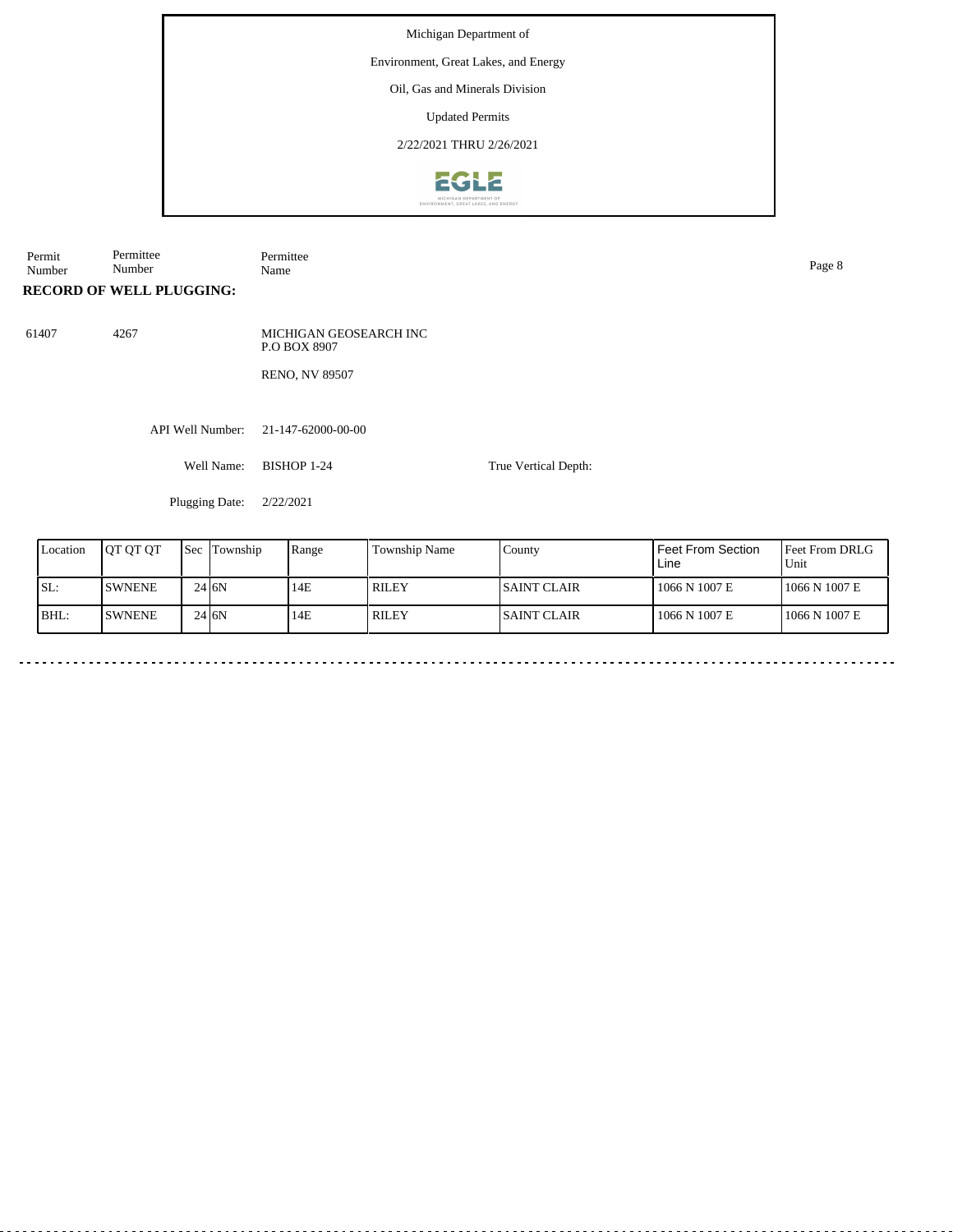Environment, Great Lakes, and Energy

Oil, Gas and Minerals Division

Updated Permits

2/22/2021 THRU 2/26/2021



Permit Number Permittee Number Permittee Name Page 9

# **APPLICATIONS TO CHANGE WELL STATUS:**

55357 8080

4800 Bryant Irvin Court Fort Worth, TX 76107

V C P MICHIGAN, LLC

API Well Number: 21-101-55357-00-00

Well Name: ANDERSON A2-3

Approval Date: 2/16/2021

| Location | <b>IOT OT OT</b> | <b>Sec</b> | Township | Range | Township Name    | County          | Feet From Section<br>Line | <b>Feet From DRLG</b><br>Unit |
|----------|------------------|------------|----------|-------|------------------|-----------------|---------------------------|-------------------------------|
| SL:      | <b>SENENW</b>    |            | $3$ 23N  | 15W   | <b>BEAR LAKE</b> | <b>MANISTEE</b> | 779 N 2091 W              | 1779 N 2091 W                 |
| BHL:     | <b>SENENW</b>    |            | 3 23N    | 15W   | <b>BEAR LAKE</b> | <b>MANISTEE</b> |                           |                               |

True Vertical Depth:

True Vertical Depth:

Temporarily Abandoned

Proposed Rework: Temporarily Abandoned Comment: ACOWS for TA expires on  $3/31/22$ 

<u>. . . . . . . . .</u>

dia a dia a di

55842 8080

V C P MICHIGAN, LLC

4800 Bryant Irvin Court Fort Worth, TX 76107

API Well Number: 21-101-55842-00-00

Well Name: MAXEY ET AL A2-9

Approval Date: 2/16/2021

| Location | <b>IOT OT OT</b> | <b>Sec Township</b> | Range | Township Name        | Countv           | Feet From Section<br>Line | <b>Feet From DRLG</b><br>l Unit |
|----------|------------------|---------------------|-------|----------------------|------------------|---------------------------|---------------------------------|
| SL:      | ISWNENW          | 9 <sub>23N</sub>    | 14W   | <b>I MAPLE GROVE</b> | <b>IMANISTEE</b> | 1693 N 1654 W             | 1633 S 985 E                    |
| BHL:     | <b>SWNENW</b>    | 9 <sub>23N</sub>    | 14W   | <b>I MAPLE GROVE</b> | <b>IMANISTEE</b> |                           |                                 |

Temporarily Abandoned

Proposed Rework: Temporarily Abandoned Comment: ACOWS for TA expires on  $3/31/22$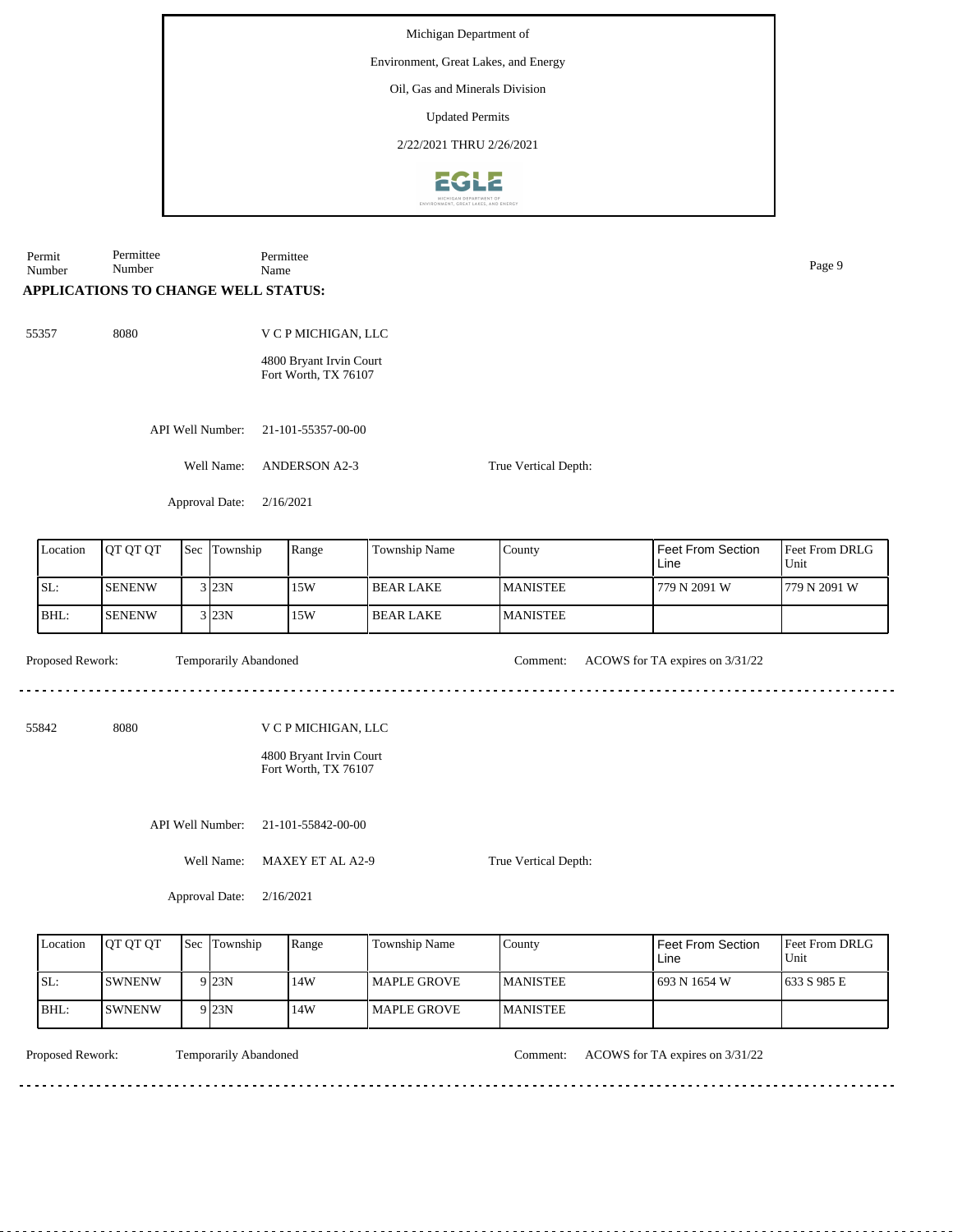Permit Permittee Permittee Number Name Page 10 Number 56042 8080 V C P MICHIGAN, LLC 4800 Bryant Irvin Court Fort Worth, TX 76107 API Well Number: 21-101-56042-00-00 Well Name: SCHMIDT ET AL A4-20 True Vertical Depth: Approval Date: 2/16/2021 Feet From Section County Location | QT QT QT | Sec | Township | Range | Township Name Sec Township Feet From DRLG Line Unit SL: NWNENE 14W MAPLE GROVE MANISTEE 335 N 959 E 335 N 959 E 20 23N BHL: 23N 14W NWNENE 20 MAPLE GROVE MANISTEE Proposed Rework: Temporarily Abandoned Comment: ACOWS for TA expires on  $3/31/22$ Temporarily Abandoned <u>. . . . . . .</u> . . . . . . . . . . . . . . . . . . . . 56063 8080 V C P MICHIGAN, LLC 4800 Bryant Irvin Court Fort Worth, TX 76107 API Well Number: 21-101-56063-00-00 Well Name: WELLER ET AL B2-25 True Vertical Depth: Approval Date: 2/16/2021

| Location | <b>OT OT OT</b> | Sec Township        | Range | <b>Township Name</b> | County           | Feet From Section<br>Line | <b>Feet From DRLG</b><br>Unit |
|----------|-----------------|---------------------|-------|----------------------|------------------|---------------------------|-------------------------------|
| SL:      | <b>SWSENW</b>   | 25 23N              | 15W   | I BEAR LAKE          | <b>IMANISTEE</b> | 2276 N 1764 W             | 1359 S 454 W                  |
| IBHL:    | <b>SWSENW</b>   | $25$ <sub>23N</sub> | 15W   | <b>BEAR LAKE</b>     | <b>MANISTEE</b>  |                           |                               |

<u>. . . . . . . .</u>

Temporarily Abandoned

Proposed Rework: Temporarily Abandoned Comment: ACOWS for TA expires on  $3/31/22$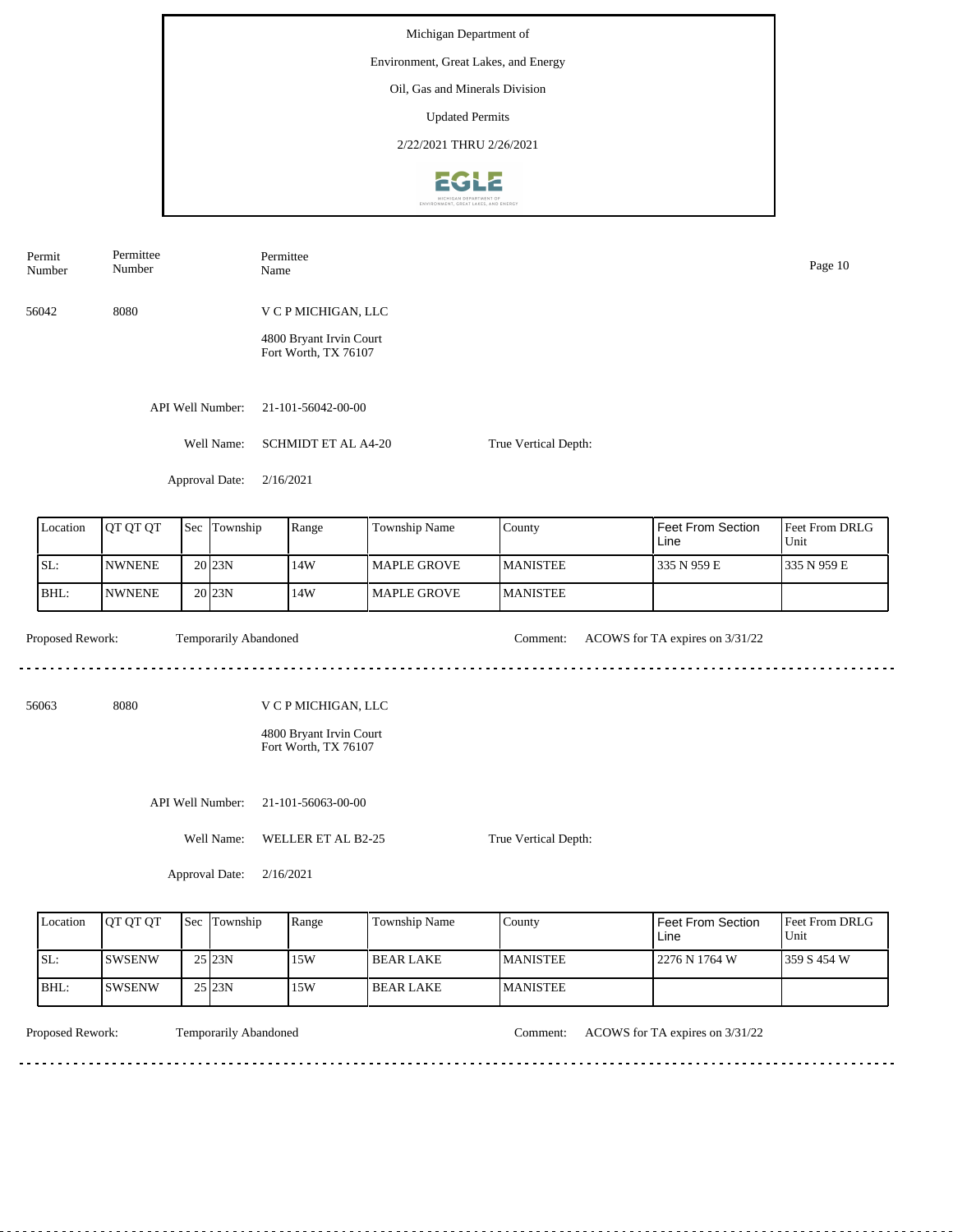| Permit<br>Number | Permittee<br>Number |  |                       | Name      | Permittee                                       |                  |                      |                                 |                        |  |
|------------------|---------------------|--|-----------------------|-----------|-------------------------------------------------|------------------|----------------------|---------------------------------|------------------------|--|
| 56066            | 8080                |  |                       |           | V C P MICHIGAN, LLC                             |                  |                      |                                 |                        |  |
|                  |                     |  |                       |           | 4800 Bryant Irvin Court<br>Fort Worth, TX 76107 |                  |                      |                                 |                        |  |
|                  |                     |  | API Well Number:      |           | 21-101-56066-00-00                              |                  |                      |                                 |                        |  |
|                  |                     |  | Well Name:            |           | RECKOW D2-36                                    |                  | True Vertical Depth: |                                 |                        |  |
|                  |                     |  | Approval Date:        | 2/16/2021 |                                                 |                  |                      |                                 |                        |  |
| Location         | QT QT QT            |  | Sec Township          |           | Range                                           | Township Name    | County               | Feet From Section<br>Line       | Feet From DRLG<br>Unit |  |
| SL:              | <b>NWSESW</b>       |  | 36 23N                |           | 15W                                             | <b>BEAR LAKE</b> | <b>MANISTEE</b>      | 847 S 1775 W                    | 847 S 476 W            |  |
| BHL:             | <b>NWSESW</b>       |  | 36 23N                |           | 15W                                             | <b>BEAR LAKE</b> | <b>MANISTEE</b>      |                                 |                        |  |
| Proposed Rework: |                     |  | Temporarily Abandoned |           |                                                 |                  | Comment:             | ACOWS for TA expires on 3/31/22 |                        |  |
| 56585            | 8080                |  |                       |           | V C P MICHIGAN, LLC                             |                  |                      |                                 |                        |  |
|                  |                     |  |                       |           | 4800 Bryant Irvin Court<br>Fort Worth, TX 76107 |                  |                      |                                 |                        |  |
|                  |                     |  | API Well Number:      |           | 21-101-56585-00-00                              |                  |                      |                                 |                        |  |
| Well Name:       |                     |  |                       |           | <b>ANDERSON D2-2</b>                            |                  | True Vertical Depth: |                                 |                        |  |
|                  |                     |  | Approval Date:        | 2/16/2021 |                                                 |                  |                      |                                 |                        |  |
|                  |                     |  |                       |           |                                                 |                  |                      |                                 |                        |  |

| <b>L</b> ocation | <b>OT OT OT</b> | <b>Sec</b> Township | Range | Township Name    | County           | <b>Feet From Section</b><br>Line | <b>Feet From DRLG</b><br>l Unit |
|------------------|-----------------|---------------------|-------|------------------|------------------|----------------------------------|---------------------------------|
| SL:              | INWSESW         | 2123N               | 15W   | <b>BEAR LAKE</b> | <b>IMANISTEE</b> | 1207 S 1680 W                    | 1207 S 330 W                    |
| BHL:             | INWSESW         | 2 23N               | 15W   | <b>BEAR LAKE</b> | <b>MANISTEE</b>  |                                  |                                 |

. . . . . . . . . . .

Temporarily Abandoned

Proposed Rework: Temporarily Abandoned Comment: ACOWS for TA expires on 3/31/22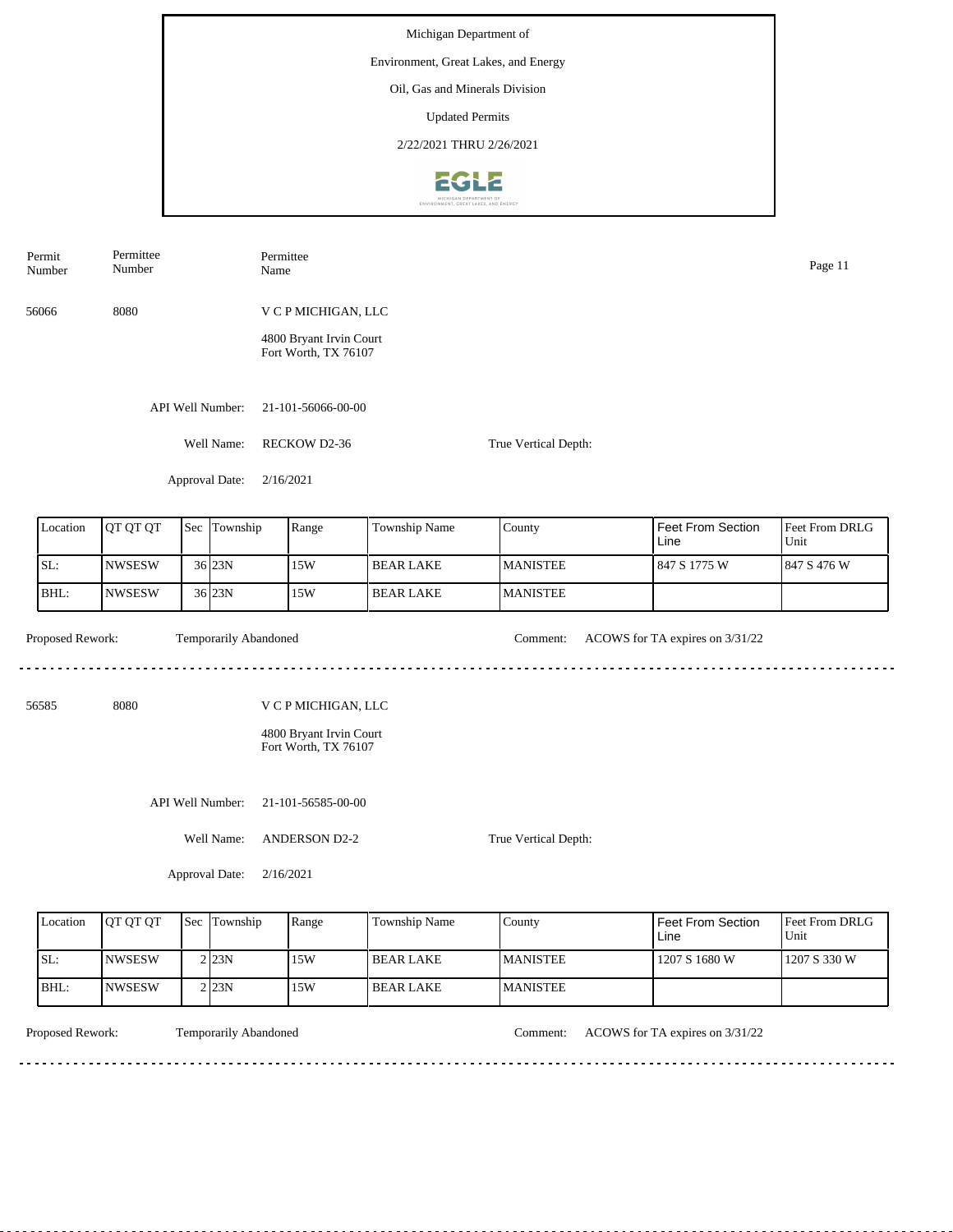| Permit<br>Number | Permittee<br>Number |                       | Permittee<br>Name                               |                    |                      |                                  | Page 12                |
|------------------|---------------------|-----------------------|-------------------------------------------------|--------------------|----------------------|----------------------------------|------------------------|
| 56638            | 8080                |                       | V C P MICHIGAN, LLC                             |                    |                      |                                  |                        |
|                  |                     |                       | 4800 Bryant Irvin Court<br>Fort Worth, TX 76107 |                    |                      |                                  |                        |
|                  |                     | API Well Number:      | 21-101-56638-00-00                              |                    |                      |                                  |                        |
|                  |                     | Well Name:            | MCCREA D2-6                                     |                    | True Vertical Depth: |                                  |                        |
|                  |                     | Approval Date:        | 2/16/2021                                       |                    |                      |                                  |                        |
| Location         | QT QT QT            | Sec Township          | Range                                           | Township Name      | County               | <b>Feet From Section</b><br>Line | Feet From DRLG<br>Unit |
| SL:              | <b>SESESW</b>       | 6 23N                 | 14W                                             | <b>MAPLE GROVE</b> | <b>MANISTEE</b>      | 635 S 1876 W                     | 635 S 483 E            |
| BHL:             | <b>SESESW</b>       | 6 23N                 | 14W                                             | MAPLE GROVE        | <b>MANISTEE</b>      |                                  |                        |
| Proposed Rework: |                     | Temporarily Abandoned |                                                 |                    | Comment:             | ACOWS for TA expires on 3/31/22  |                        |
| 56639            | 8080                |                       | V C P MICHIGAN, LLC                             |                    |                      |                                  |                        |
|                  |                     |                       | 4800 Bryant Irvin Court<br>Fort Worth, TX 76107 |                    |                      |                                  |                        |
|                  |                     | API Well Number:      | 21-101-56639-00-00                              |                    |                      |                                  |                        |
|                  |                     | Well Name:            | LOVELL D3-12                                    |                    | True Vertical Depth: |                                  |                        |
|                  |                     | Approval Date:        | 2/16/2021                                       |                    |                      |                                  |                        |

| Location | <b>OT OT OT</b> | <b>Sec Township</b> | Range | <b>Township Name</b> | County           | Feet From Section<br>Line | <b>Feet From DRLG</b><br>Unit |
|----------|-----------------|---------------------|-------|----------------------|------------------|---------------------------|-------------------------------|
| SL:      | <b>NESWSE</b>   | $2$ 23N             | 15W   | l BEAR LAKE          | <b>IMANISTEE</b> | 823 S 1636 E              | 1823 S 334 E                  |
| BHL:     | <b>INESWSE</b>  | $2$ 23N             | 15W   | l BEAR LAKE          | <b>MANISTEE</b>  |                           |                               |

<u>. . . . . . . . . .</u>

Temporarily Abandoned

Proposed Rework: Temporarily Abandoned Comment: ACOWS for TA expires on 3/31/22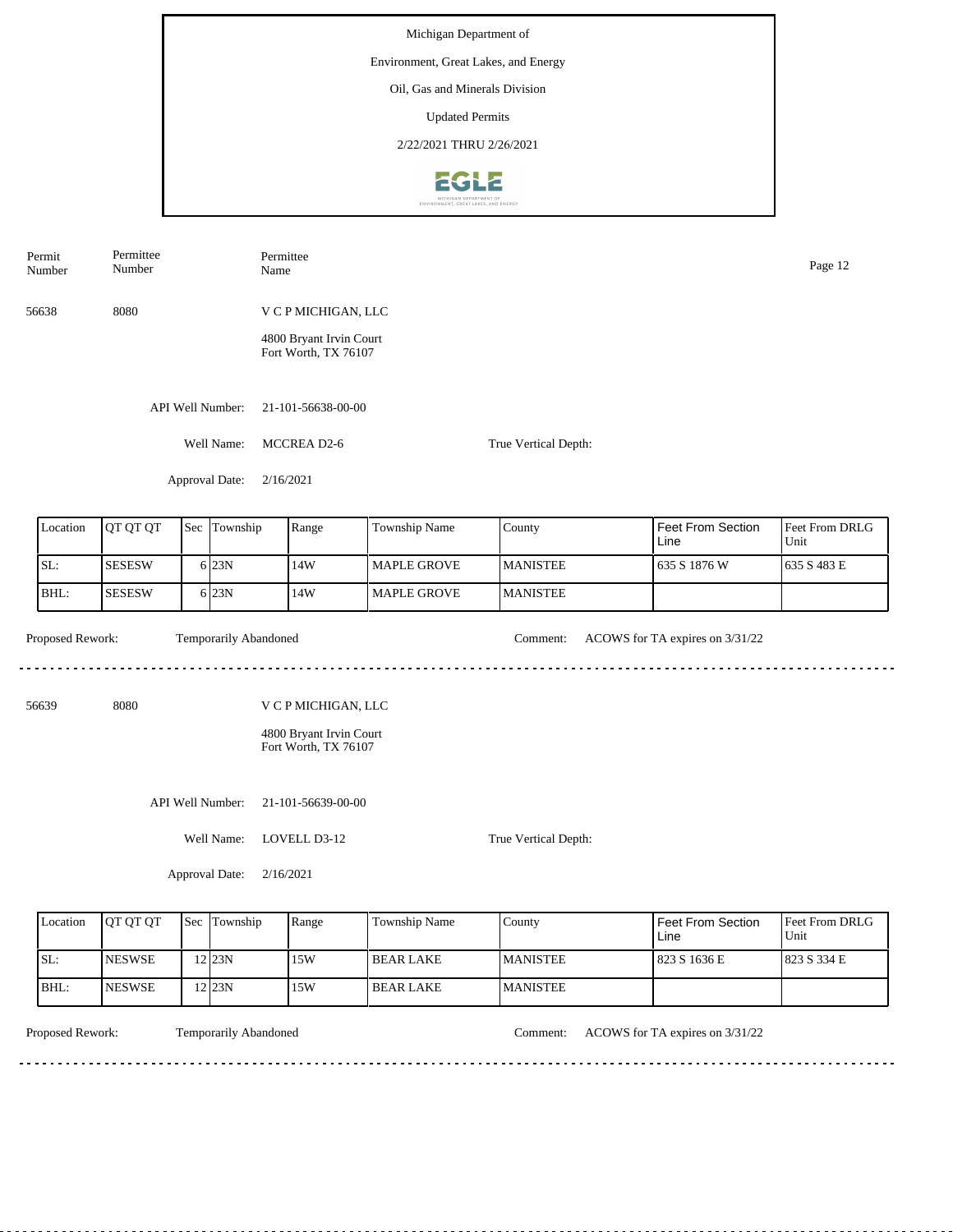| Permit<br>Number | Permittee<br>Number |              |                       | Permittee<br>Name                               |                                                                |                      |                                                                          | Page 13                                |
|------------------|---------------------|--------------|-----------------------|-------------------------------------------------|----------------------------------------------------------------|----------------------|--------------------------------------------------------------------------|----------------------------------------|
| 56640            | 8080                |              |                       | V C P MICHIGAN, LLC                             |                                                                |                      |                                                                          |                                        |
|                  |                     |              |                       | 4800 Bryant Irvin Court<br>Fort Worth, TX 76107 |                                                                |                      |                                                                          |                                        |
|                  |                     |              | API Well Number:      | 21-101-56640-00-00                              |                                                                |                      |                                                                          |                                        |
|                  |                     |              | Well Name:            |                                                 | FRUIT HAVEN NURSERY B2-12                                      | True Vertical Depth: |                                                                          |                                        |
|                  |                     |              | Approval Date:        | 2/16/2021                                       |                                                                |                      |                                                                          |                                        |
| Location         | QT QT QT            | Sec          | Township              | Range                                           | Township Name                                                  | County               | Feet From Section<br>Line                                                | Feet From DRLG<br>Unit                 |
| SL:              | <b>SWSENW</b>       |              | 12 23N                | 15W                                             | <b>BEAR LAKE</b>                                               | <b>MANISTEE</b>      | 2210 N 1844 W                                                            | 431 S 552 W                            |
| BHL:             | <b>SWSENW</b>       |              | 12 23N                | 15W                                             | <b>BEAR LAKE</b>                                               | <b>MANISTEE</b>      |                                                                          |                                        |
| Proposed Rework: |                     |              | Temporarily Abandoned |                                                 |                                                                | Comment:             | ACOWS for TA expires on 3/31/22                                          |                                        |
| 56641            | 8080                |              |                       | V C P MICHIGAN, LLC                             |                                                                |                      |                                                                          |                                        |
|                  |                     |              |                       | 4800 Bryant Irvin Court<br>Fort Worth, TX 76107 |                                                                |                      |                                                                          |                                        |
|                  |                     |              | API Well Number:      | 21-101-56641-00-00                              |                                                                |                      |                                                                          |                                        |
|                  |                     |              | Well Name:            | <b>MARTIN MARKS C4-2</b>                        |                                                                | True Vertical Depth: |                                                                          |                                        |
|                  |                     |              | Approval Date:        | 2/16/2021                                       |                                                                |                      |                                                                          |                                        |
|                  | $\sqrt{2}$          | $\mathbf{L}$ | $\sim$ $\sim$ $\sim$  | $\mathbf{L}$                                    | $\mathbf{L}$<br>$\mathbf{r}$ and $\mathbf{r}$ and $\mathbf{r}$ | $\mathsf{L}$         | $\mathbf{I} = \mathbf{I} \cdot \mathbf{I} = \mathbf{I} \cdot \mathbf{I}$ | $\mathbf{r}$ $\mathbf{r}$ $\mathbf{r}$ |

| Location | <b>OT OT OT</b> | <b>Sec Township</b> | Range | Township Name | County          | Feet From Section<br>Line | Feet From DRLG<br>Unit |
|----------|-----------------|---------------------|-------|---------------|-----------------|---------------------------|------------------------|
| ISL:     | <b>SWNESE</b>   | $2$ <sub>23N</sub>  | 15W   | I BEAR LAKE   | <b>MANISTEE</b> | 1784 S 1076 E             | 1470 S 1076 E          |
| IBHL:    | <b>ISWNESE</b>  | $2$ <sub>23N</sub>  | 15W   | l BEAR LAKE   | <b>MANISTEE</b> |                           |                        |

<u>. . . . . . . .</u>

Temporarily Abandoned

Proposed Rework: Temporarily Abandoned Comment: ACOWS for TA expires on  $3/31/22$ 

<u>. . . . . . . . . . . . . . . . . .</u>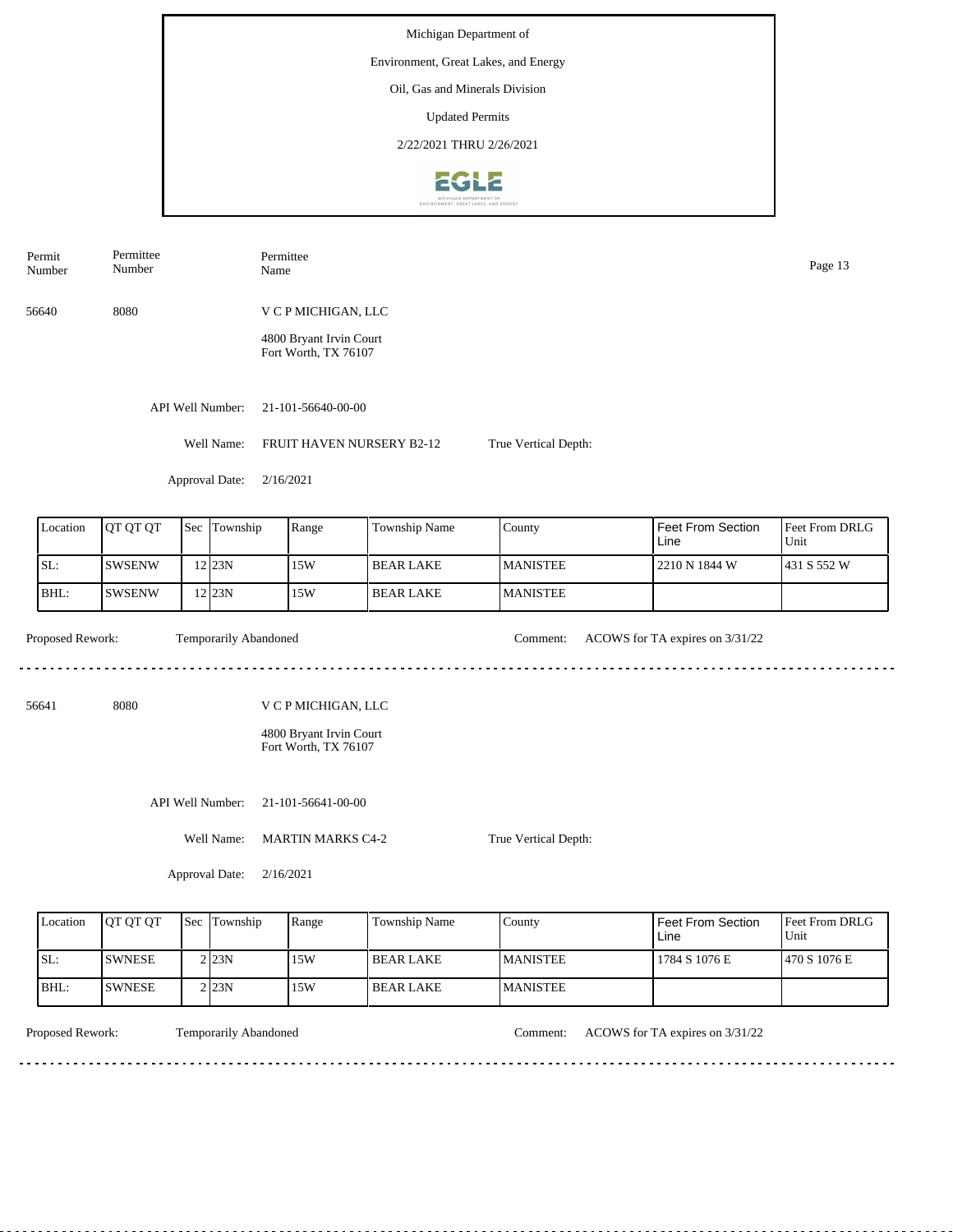| Permit<br>Number | Permittee<br>Number |                       | Permittee<br>Name                                                      |                                               |                 |                                 |                        |  |  |  |
|------------------|---------------------|-----------------------|------------------------------------------------------------------------|-----------------------------------------------|-----------------|---------------------------------|------------------------|--|--|--|
| 56653            | 8080                |                       | V C P MICHIGAN, LLC<br>4800 Bryant Irvin Court<br>Fort Worth, TX 76107 |                                               |                 |                                 |                        |  |  |  |
|                  |                     | API Well Number:      | 21-101-56653-00-00                                                     |                                               |                 |                                 |                        |  |  |  |
|                  |                     | Well Name:            | <b>BRISKE D3-27</b><br>True Vertical Depth:                            |                                               |                 |                                 |                        |  |  |  |
|                  |                     | Approval Date:        | 2/16/2021                                                              |                                               |                 |                                 |                        |  |  |  |
| Location         | QT QT QT            | Sec Township          | Range                                                                  | Township Name                                 | County          | Feet From Section<br>Line       | Feet From DRLG<br>Unit |  |  |  |
| SL:              | <b>SESWSE</b>       | $27$ 23N              | 15W                                                                    | <b>BEAR LAKE</b>                              | <b>MANISTEE</b> | 471 S 1821 E                    | 471 S 510 E            |  |  |  |
| BHL:             | <b>SESWSE</b>       | 27 23N                | 15W                                                                    | <b>BEAR LAKE</b>                              | <b>MANISTEE</b> |                                 |                        |  |  |  |
| Proposed Rework: |                     | Temporarily Abandoned |                                                                        |                                               | Comment:        | ACOWS for TA expires on 3/31/22 |                        |  |  |  |
| 56688            | 8080                |                       | V C P MICHIGAN, LLC<br>4800 Bryant Irvin Court<br>Fort Worth, TX 76107 |                                               |                 |                                 |                        |  |  |  |
|                  |                     | API Well Number:      | 21-101-56688-00-00                                                     |                                               |                 |                                 |                        |  |  |  |
|                  |                     | Well Name:            |                                                                        | <b>GROENWALD D4-1</b><br>True Vertical Depth: |                 |                                 |                        |  |  |  |
|                  |                     | Approval Date:        | 2/16/2021                                                              |                                               |                 |                                 |                        |  |  |  |

| Location | <b>OT OT OT</b> | Sec Township | Range | <b>Township Name</b> | County           | <b>Feet From Section</b><br>Line | <b>Feet From DRLG</b><br>Unit |
|----------|-----------------|--------------|-------|----------------------|------------------|----------------------------------|-------------------------------|
| SL:      | <b>SESESE</b>   | . 123N       | 15W   | I BEAR LAKE          | <b>IMANISTEE</b> | 635 S 616 E                      | 1635 S 616 E                  |
| BHL:     | <b>SESESE</b>   | 123N         | 15W   | I BEAR LAKE          | <b>MANISTEE</b>  |                                  |                               |

Temporarily Abandoned

Proposed Rework: Temporarily Abandoned Comment: ACOWS for TA expires on  $3/31/22$ 

. . . . . . . . . . . . . . . . . . .

<u> - - - - - - - - - -</u>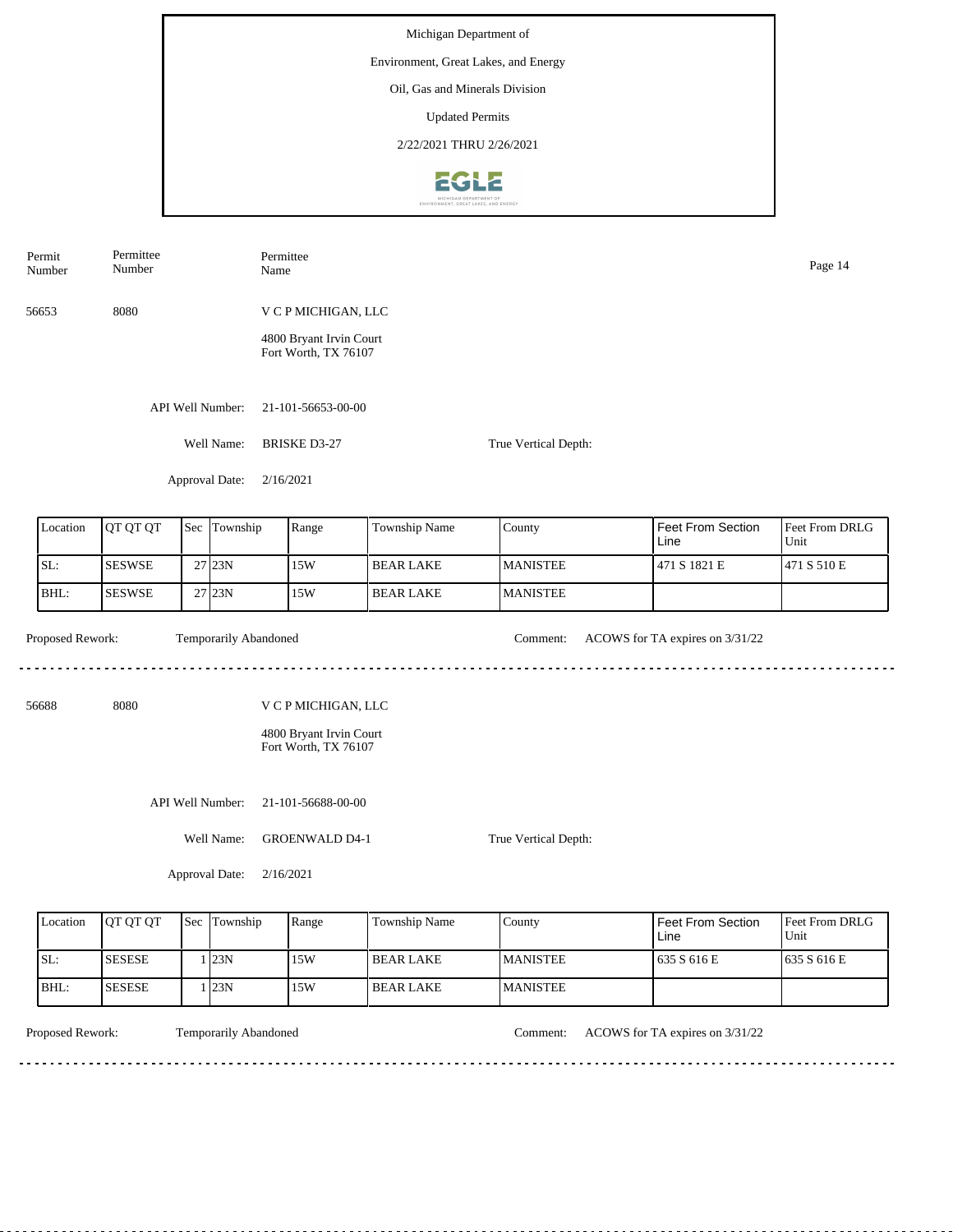| Permit<br>Number                     | Permittee<br>Number |  |                       | Name                                           | Permittee                                                              |               |                 |                                  |                        |  |  |  |
|--------------------------------------|---------------------|--|-----------------------|------------------------------------------------|------------------------------------------------------------------------|---------------|-----------------|----------------------------------|------------------------|--|--|--|
| 56715                                | 8080                |  |                       |                                                | V C P MICHIGAN, LLC<br>4800 Bryant Irvin Court<br>Fort Worth, TX 76107 |               |                 |                                  |                        |  |  |  |
|                                      |                     |  | API Well Number:      |                                                | 21-101-56715-00-00                                                     |               |                 |                                  |                        |  |  |  |
|                                      |                     |  | Well Name:            |                                                | STATE SPRINGDALE C3-32<br>True Vertical Depth:                         |               |                 |                                  |                        |  |  |  |
|                                      |                     |  | Approval Date:        |                                                | 2/16/2021                                                              |               |                 |                                  |                        |  |  |  |
| Sec Township<br>Location<br>QT QT QT |                     |  |                       |                                                | Range                                                                  | Township Name | County          | <b>Feet From Section</b><br>Line | Feet From DRLG<br>Unit |  |  |  |
| SL:                                  | <b>SENWSE</b>       |  | 32 24N                |                                                | 14W                                                                    | SPRINGDALE    | <b>MANISTEE</b> | 1807 S 1402 E                    | 554 S 1180 W           |  |  |  |
| BHL:                                 | <b>SENWSE</b>       |  | 32 24N                |                                                | 14W                                                                    | SPRINGDALE    | <b>MANISTEE</b> |                                  |                        |  |  |  |
| Proposed Rework:                     |                     |  | Temporarily Abandoned |                                                |                                                                        |               | Comment:        | ACOWS for TA expires on 3/31/22  |                        |  |  |  |
| 57273                                | 8080                |  |                       | V C P MICHIGAN, LLC<br>4800 Bryant Irvin Court |                                                                        |               |                 |                                  |                        |  |  |  |
|                                      |                     |  |                       |                                                | Fort Worth, TX 76107                                                   |               |                 |                                  |                        |  |  |  |
|                                      |                     |  | API Well Number:      |                                                | 21-101-57273-00-00                                                     |               |                 |                                  |                        |  |  |  |
|                                      |                     |  | Well Name:            | HOWES B3-21<br>True Vertical Depth:            |                                                                        |               |                 |                                  |                        |  |  |  |
|                                      |                     |  | Approval Date:        | 2/16/2021                                      |                                                                        |               |                 |                                  |                        |  |  |  |

| Location | IOT OT OT     | Sec | Township            | Range | Township Name       | County           | Feet From Section<br>Line | <b>Feet From DRLG</b><br>Unit |
|----------|---------------|-----|---------------------|-------|---------------------|------------------|---------------------------|-------------------------------|
| SL:      | <b>NWSWNE</b> |     | 21 <sub>123N</sub>  | 14W   | <b>IMAPLE GROVE</b> | <b>IMANISTEE</b> | 1399 N 2002 E             | 1185 S 614 W                  |
| IBHL:    | <b>NWSWNE</b> |     | $21$ <sub>23N</sub> | 14W   | l MAPLE GROVE       | <b>MANISTEE</b>  |                           |                               |

<u>. . . . . . . . .</u>

Temporarily Abandoned

Proposed Rework: Temporarily Abandoned Comment: ACOWS for TA expires on 3/31/22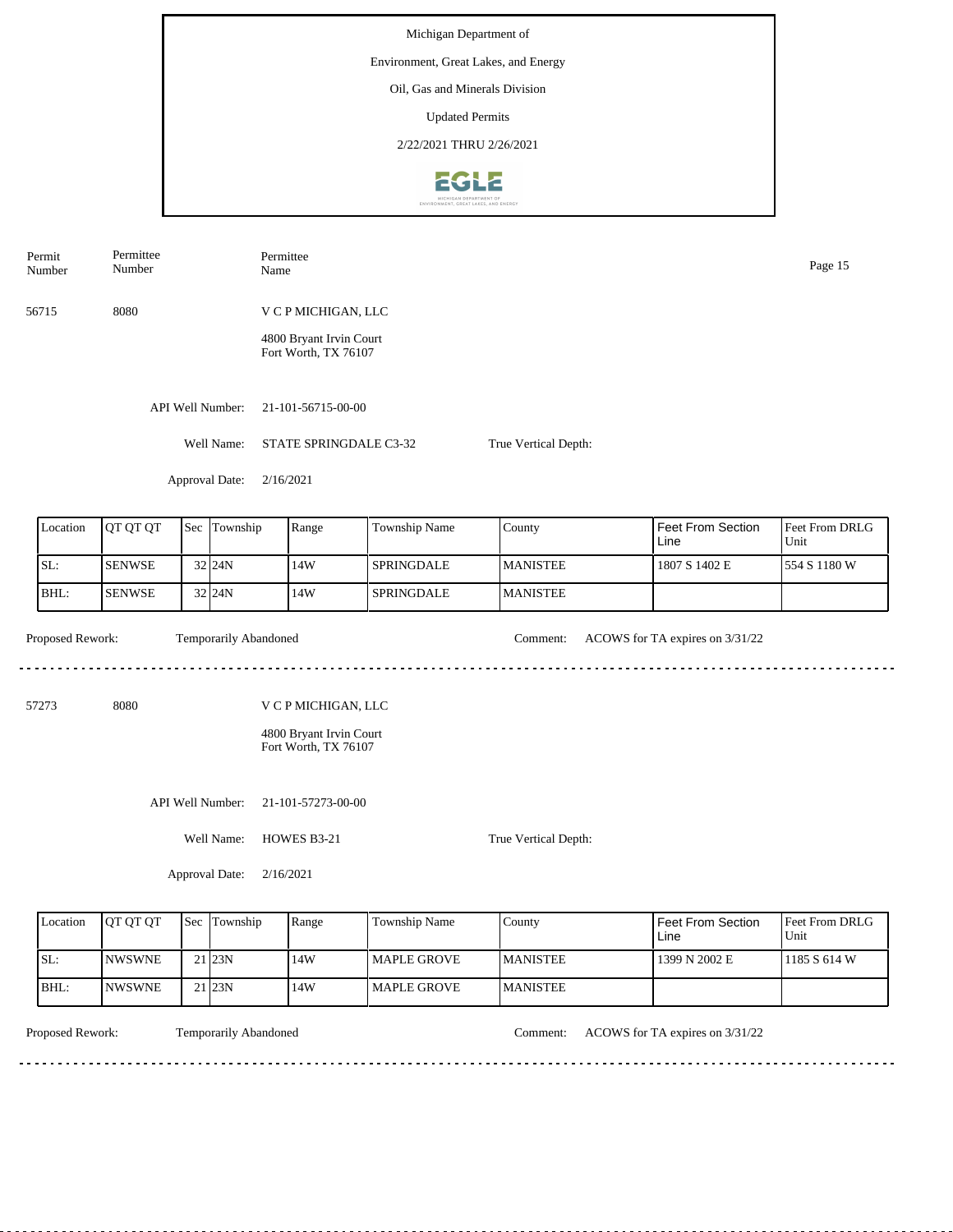Permit Permittee Permittee Number Name Page 16 Number 57274 8080 V C P MICHIGAN, LLC 4800 Bryant Irvin Court Fort Worth, TX 76107 API Well Number: 21-101-57274-00-00 Well Name: HOWES B4-21 True Vertical Depth: Approval Date: 2/16/2021 Feet From Section County Location | QT QT QT | Sec | Township | Range | Township Name Sec Township Feet From DRLG Line Unit SL: SWSENE 14W MAPLE GROVE MANISTEE 1958 N 812 E 622 S 512 W 21 23N BHL: 23N 14W SWSENE 21 MAPLE GROVE MANISTEE Proposed Rework: Temporarily Abandoned Comment: ACOWS for TA expires on  $3/31/22$ Temporarily Abandoned <u>. . . . . . .</u> <u>. . . . . . . . . . . . . . . . . . .</u> 57341 8080 V C P MICHIGAN, LLC 4800 Bryant Irvin Court Fort Worth, TX 76107 API Well Number: 21-101-57341-00-00 Well Name: STATE SPRINGDALE D4-33 True Vertical Depth: 1383 Approval Date: 2/16/2021

| Location | <b>OT OT OT</b> | Sec Township | Range | Township Name | County           | Feet From Section<br>Line | <b>Feet From DRLG</b><br>Unit |
|----------|-----------------|--------------|-------|---------------|------------------|---------------------------|-------------------------------|
| ISL:     | <b>INWNESE</b>  | $33$ 24N     | 14W   | I SPRINGDALE. | <b>IMANISTEE</b> | 2131 S 983 E              |                               |
| BHL:     | <b>NESESE</b>   | $33$ 24N     | 14W   | I SPRINGDALE  | <b>MANISTEE</b>  | 888 S 540 E               | 1888 S 540 E                  |

<u>. . . . . . . .</u>

Temporarily Abandoned

Proposed Rework: Temporarily Abandoned Comment: ACOWS for TA expires on  $3/31/22$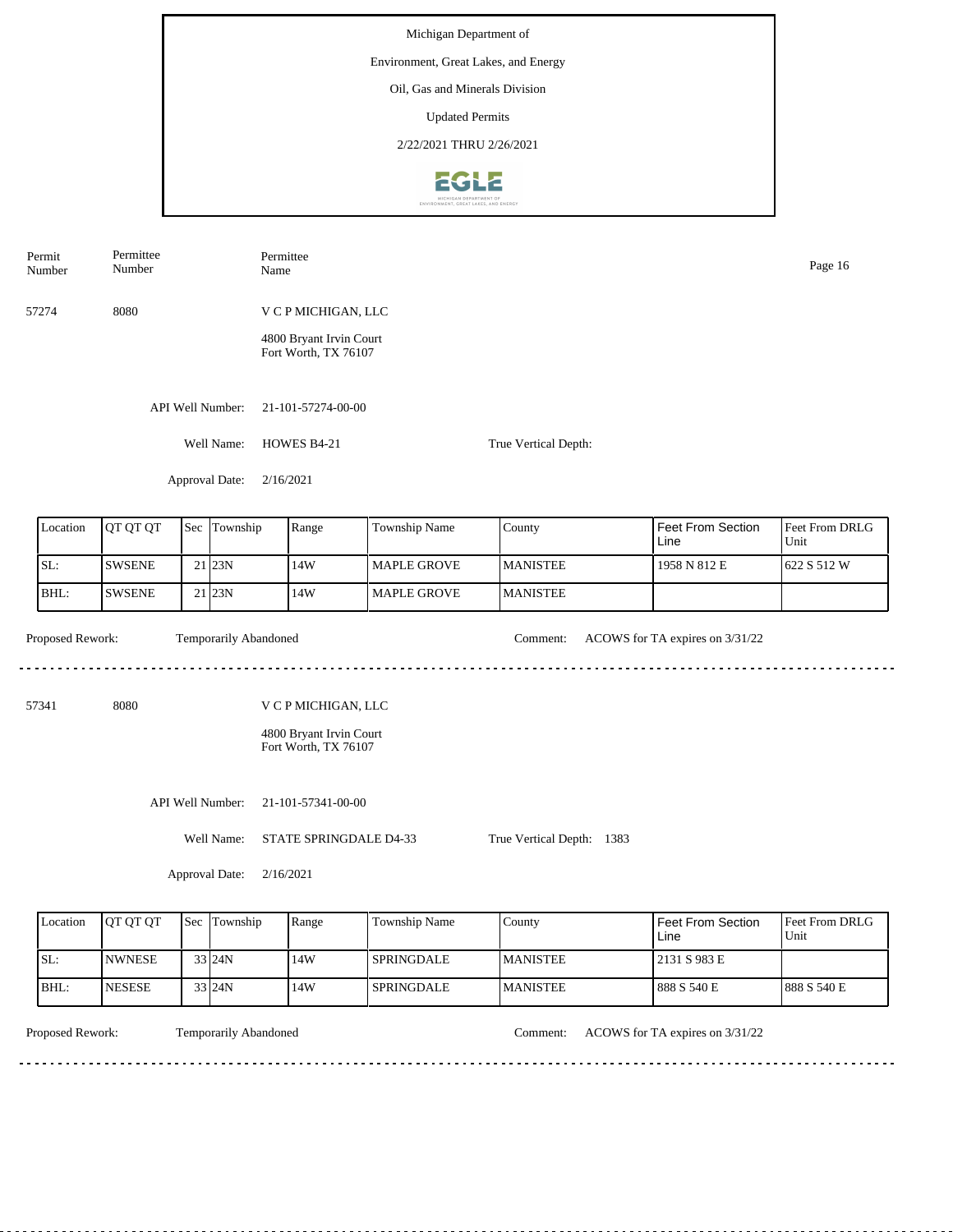| Permit<br>Number | Permittee<br>Number |     |                       | Name      | Permittee                                               |               |                 |                                 |                        |  |  |  |
|------------------|---------------------|-----|-----------------------|-----------|---------------------------------------------------------|---------------|-----------------|---------------------------------|------------------------|--|--|--|
| 57342            | 8080                |     |                       |           | V C P MICHIGAN, LLC                                     |               |                 |                                 |                        |  |  |  |
|                  |                     |     |                       |           | 4800 Bryant Irvin Court<br>Fort Worth, TX 76107         |               |                 |                                 |                        |  |  |  |
|                  |                     |     | API Well Number:      |           | 21-101-57342-00-00                                      |               |                 |                                 |                        |  |  |  |
|                  |                     |     | Well Name:            | 33        | STATE SPRINGDALE ET AL A4-<br>True Vertical Depth: 1432 |               |                 |                                 |                        |  |  |  |
|                  |                     |     | Approval Date:        |           | 2/16/2021                                               |               |                 |                                 |                        |  |  |  |
| Location         | QT QT QT            | Sec | Township              |           | Range                                                   | Township Name | County          | Feet From Section<br>Line       | Feet From DRLG<br>Unit |  |  |  |
| SL:              | <b>NWNESE</b>       |     | 33 24N                |           | 14W                                                     | SPRINGDALE    | <b>MANISTEE</b> | 2128 S 939 E                    |                        |  |  |  |
| BHL:             | <b>SENENE</b>       |     | 33 24N                |           | 14W                                                     | SPRINGDALE    | <b>MANISTEE</b> | 1125 N 492 E                    | 1125 N 492 E           |  |  |  |
| Proposed Rework: |                     |     | Temporarily Abandoned |           |                                                         | $\frac{1}{2}$ | Comment:        | ACOWS for TA expires on 3/31/22 |                        |  |  |  |
| 57705            | 8080                |     |                       |           | V C P MICHIGAN, LLC                                     |               |                 |                                 |                        |  |  |  |
|                  |                     |     |                       |           | 4800 Bryant Irvin Court<br>Fort Worth, TX 76107         |               |                 |                                 |                        |  |  |  |
| API Well Number: |                     |     |                       |           | 21-101-57705-00-00                                      |               |                 |                                 |                        |  |  |  |
|                  |                     |     | Well Name:            |           | HILLIARD B3-18<br>True Vertical Depth:                  |               |                 |                                 |                        |  |  |  |
|                  |                     |     | Approval Date:        | 2/16/2021 |                                                         |               |                 |                                 |                        |  |  |  |

| Location | <b>OT OT OT</b> | <b>Sec</b> | Township | Range | <b>Township Name</b> | County           | l Feet From Section<br>Line | <b>I</b> Feet From DRLG<br>Unit |
|----------|-----------------|------------|----------|-------|----------------------|------------------|-----------------------------|---------------------------------|
| SL:      | <b>INWSWNE</b>  |            | 18 23N   | 14W   | l MAPLE GROVE        | <b>IMANISTEE</b> | 1690 N 1668 E               | 1397 N 914 W                    |
| BHL:     | <b>INWSWNE</b>  |            | 18 23N   | 14W   | l MAPLE GROVE        | <b>IMANISTEE</b> |                             |                                 |

Temporarily Abandoned

Proposed Rework: Temporarily Abandoned Comment: ACOWS for TA expires on  $3/31/22$ 

<u>. . . . . . . . . . . . . . .</u>

<u>. . . . . . . . . .</u>

. . . . . . . . . . . . . . . . .  $2.2.2.2.2.2$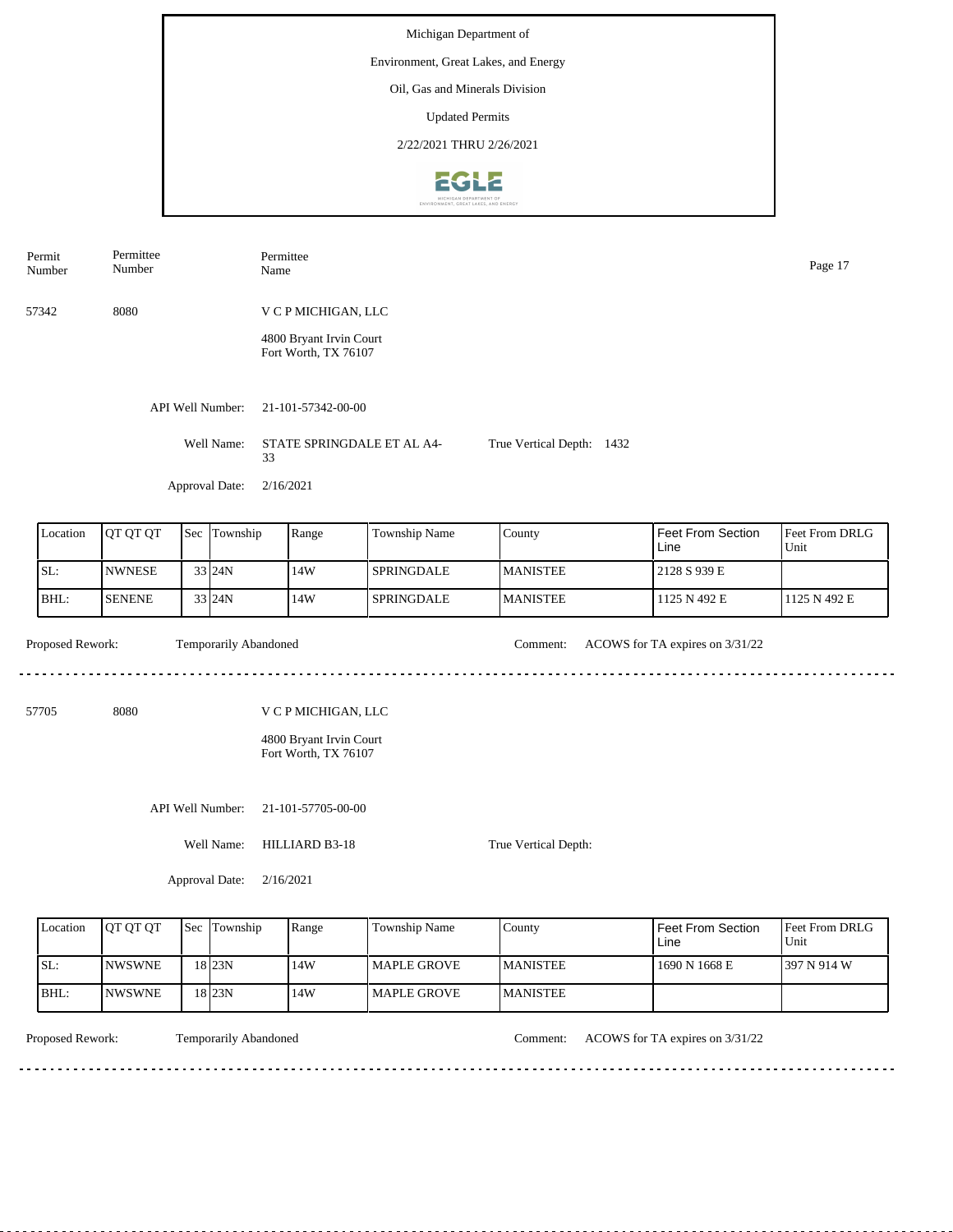| Permit<br>Number | Permittee<br>Number |     |                       | Name                                            | Permittee<br>Page 18                            |                  |                 |                                 |                        |  |  |
|------------------|---------------------|-----|-----------------------|-------------------------------------------------|-------------------------------------------------|------------------|-----------------|---------------------------------|------------------------|--|--|
| 58277            | 8080                |     |                       |                                                 | V C P MICHIGAN, LLC                             |                  |                 |                                 |                        |  |  |
|                  |                     |     |                       |                                                 | 4800 Bryant Irvin Court<br>Fort Worth, TX 76107 |                  |                 |                                 |                        |  |  |
|                  |                     |     | API Well Number:      |                                                 | 21-101-58277-00-00                              |                  |                 |                                 |                        |  |  |
|                  |                     |     | Well Name:            | JEROME B4-25<br>True Vertical Depth:            |                                                 |                  |                 |                                 |                        |  |  |
|                  |                     |     | Approval Date:        | 2/16/2021                                       |                                                 |                  |                 |                                 |                        |  |  |
| Location         | QT QT QT            | Sec | Township              |                                                 | Range                                           | Township Name    | County          | Feet From Section<br>Line       | Feet From DRLG<br>Unit |  |  |
| SL:              | <b>NWSENE</b>       |     | 25 23N                |                                                 | 15W                                             | <b>BEAR LAKE</b> | <b>MANISTEE</b> | 1442 N 833 E                    | 1191 S 488 W           |  |  |
| BHL:             | <b>NWSENE</b>       |     | 25 23N                |                                                 | 15W                                             | <b>BEAR LAKE</b> | <b>MANISTEE</b> |                                 |                        |  |  |
| Proposed Rework: |                     |     | Temporarily Abandoned |                                                 |                                                 |                  | Comment:        | ACOWS for TA expires on 3/31/22 |                        |  |  |
| 58630            | 8080                |     |                       |                                                 | V C P MICHIGAN, LLC                             |                  |                 |                                 |                        |  |  |
|                  |                     |     |                       | 4800 Bryant Irvin Court<br>Fort Worth, TX 76107 |                                                 |                  |                 |                                 |                        |  |  |
| API Well Number: |                     |     |                       |                                                 | 21-101-58630-00-00                              |                  |                 |                                 |                        |  |  |
| Well Name:       |                     |     |                       |                                                 | <b>BOND D2-19</b><br>True Vertical Depth:       |                  |                 |                                 |                        |  |  |
|                  |                     |     | Approval Date:        | 2/16/2021                                       |                                                 |                  |                 |                                 |                        |  |  |

| Location | <b>OT OT OT</b> | <b>Sec Township</b> | Range | <b>Township Name</b> | County           | Feet From Section<br>Line | <b>Feet From DRLG</b><br>Unit |
|----------|-----------------|---------------------|-------|----------------------|------------------|---------------------------|-------------------------------|
| SL:      | <b>SESESW</b>   | 19 <sub>123N</sub>  | 14W   | <b>I MAPLE GROVE</b> | <b>IMANISTEE</b> | 392 S 2280 W              | 392 S 535 E                   |
| IBHL:    | <b>SESESW</b>   | 19123N              | 14W   | l MAPLE GROVE        | <b>MANISTEE</b>  |                           |                               |

Temporarily Abandoned

Proposed Rework: Temporarily Abandoned Comment: ACOWS for TA expires on  $3/31/22$ 

<u>. . . . . . . . .</u>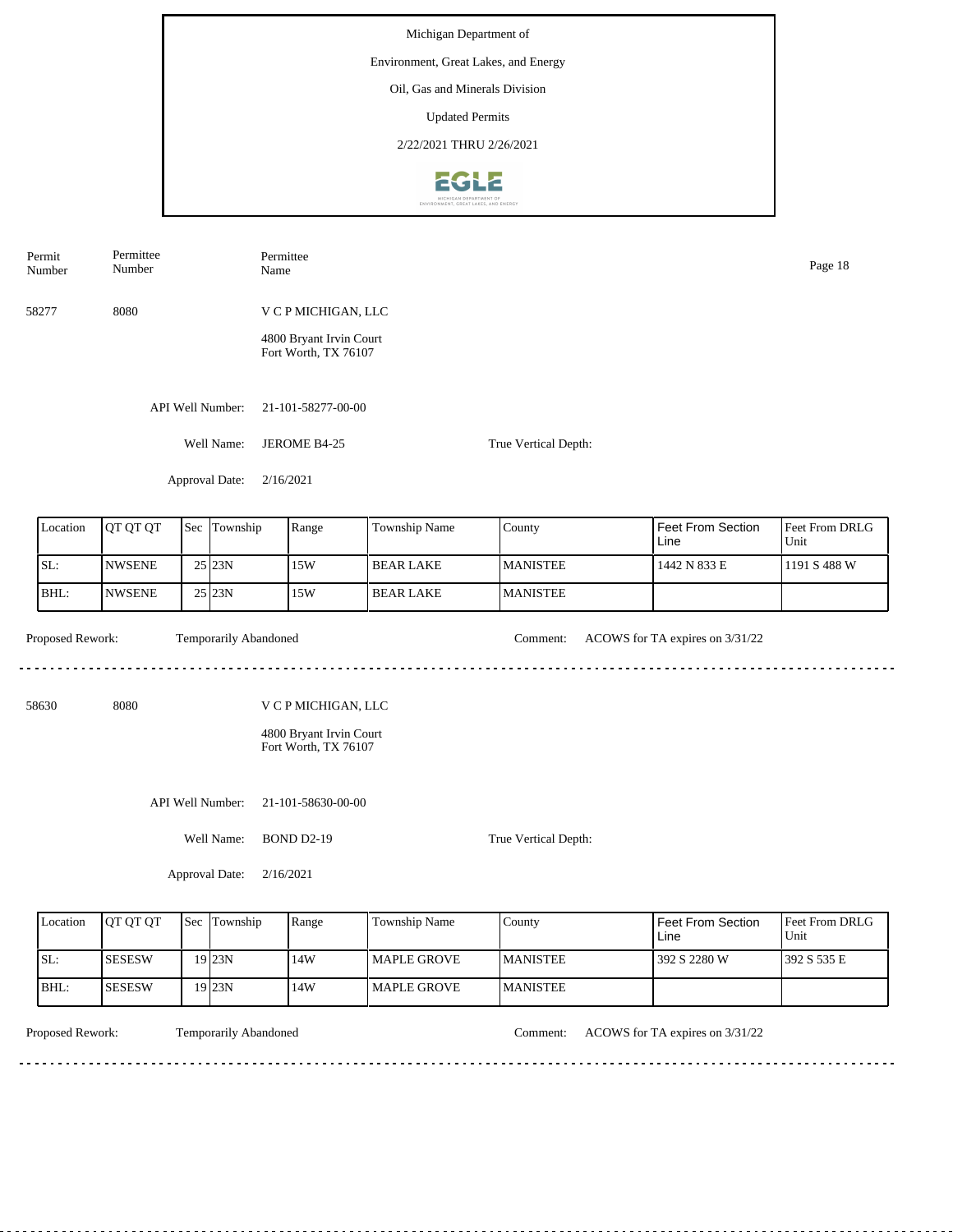| Permit<br>Number                        | Permittee<br>Number |  | Permittee<br>Name     |                                                 |                  |                      |                                 | Page 19                |  |  |
|-----------------------------------------|---------------------|--|-----------------------|-------------------------------------------------|------------------|----------------------|---------------------------------|------------------------|--|--|
| 58635                                   | 8080                |  |                       | V C P MICHIGAN, LLC                             |                  |                      |                                 |                        |  |  |
|                                         |                     |  |                       | 4800 Bryant Irvin Court<br>Fort Worth, TX 76107 |                  |                      |                                 |                        |  |  |
|                                         |                     |  | API Well Number:      | 21-101-58635-00-00                              |                  |                      |                                 |                        |  |  |
|                                         |                     |  | Well Name:            | HARJU D4-21                                     |                  | True Vertical Depth: |                                 |                        |  |  |
|                                         |                     |  | Approval Date:        | 2/16/2021                                       |                  |                      |                                 |                        |  |  |
| QT QT QT<br>Location<br>Township<br>Sec |                     |  |                       | Range                                           | Township Name    | County               | Feet From Section<br>Line       | Feet From DRLG<br>Unit |  |  |
| SL:                                     | <b>NWSESE</b>       |  | 21 23N                | 15W                                             | <b>BEAR LAKE</b> | <b>MANISTEE</b>      | 1075 S 683 E                    | 1075 S 638 W           |  |  |
| BHL:                                    | <b>NWSESE</b>       |  | 21 23N                | 15W                                             | <b>BEAR LAKE</b> | <b>MANISTEE</b>      |                                 |                        |  |  |
| Proposed Rework:                        |                     |  | Temporarily Abandoned |                                                 |                  | Comment:             | ACOWS for TA expires on 3/31/22 |                        |  |  |
| 58636                                   | 8080                |  |                       | V C P MICHIGAN, LLC                             |                  |                      |                                 |                        |  |  |
|                                         |                     |  |                       | 4800 Bryant Irvin Court<br>Fort Worth, TX 76107 |                  |                      |                                 |                        |  |  |
|                                         |                     |  | API Well Number:      | 21-101-58636-00-00                              |                  |                      |                                 |                        |  |  |
|                                         |                     |  | Well Name:            | CLAUSS D2-22<br>True Vertical Depth:            |                  |                      |                                 |                        |  |  |
|                                         |                     |  | Approval Date:        | 2/16/2021                                       |                  |                      |                                 |                        |  |  |

| Location | <b>OT OT OT</b> | <b>Sec</b> | Township | Range | <b>Township Name</b> | County          | Feet From Section<br>Line | <b>Feet From DRLG</b><br>Unit |
|----------|-----------------|------------|----------|-------|----------------------|-----------------|---------------------------|-------------------------------|
| SL:      | INWSESW         |            | 22 23N   | 15W   | l BEAR LAKE          | <b>MANISTEE</b> | 1841 S 1734 W             | 1478 N 438 W                  |
| BHL:     | <b>NWSESW</b>   |            | 22 23N   | 15W   | BEAR LAKE            | <b>MANISTEE</b> |                           |                               |

<u>. . . . . . . . . .</u>

Temporarily Abandoned

Proposed Rework: Temporarily Abandoned Comment: ACOWS for TA expires on 3/31/22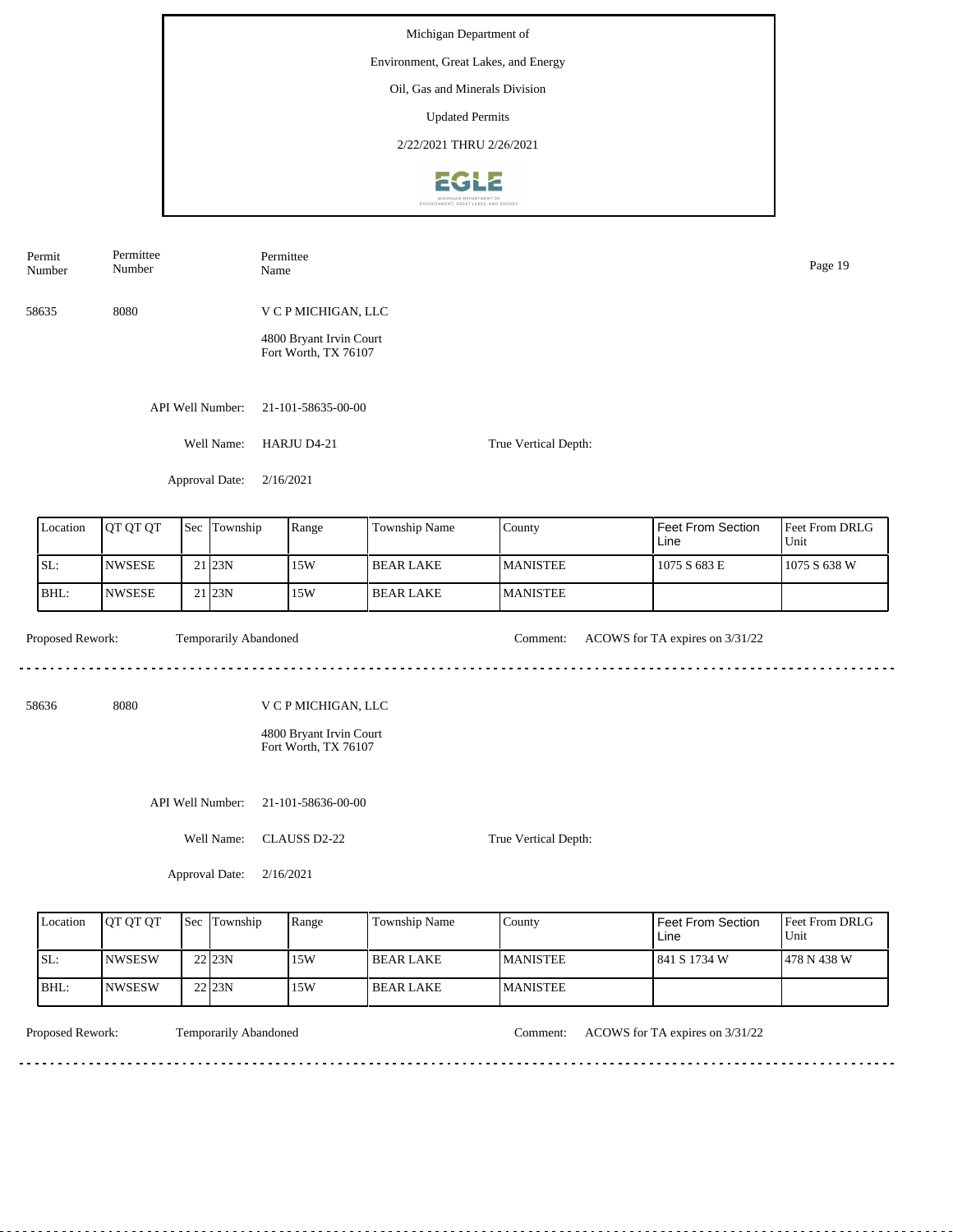Number Name Page 20 Number 58637 8080 V C P MICHIGAN, LLC 4800 Bryant Irvin Court Fort Worth, TX 76107 API Well Number: 21-101-58637-00-00 Well Name: PCA C1-22 True Vertical Depth: Approval Date: 2/16/2021 Feet From Section Location | QT QT QT | Sec | Township | Range | Township Name Sec Township County Feet From DRLG Unit Line SL: NENWSW 15W BEAR LAKE MANISTEE 2256 S 937 W 382 N 366 E 22 23N BHL: **NENWSW** 22 23N 15W BEAR LAKE MANISTEE Proposed Rework: Temporarily Abandoned Comment: ACOWS for TA expires on  $3/31/22$ Temporarily Abandoned <u>. . . . . . .</u> . . . . . . . . . . . . . . . . . . . . 58638 8080 V C P MICHIGAN, LLC 4800 Bryant Irvin Court Fort Worth, TX 76107 API Well Number: 21-101-58638-00-00 Well Name: PCA B4-21 True Vertical Depth: Approval Date: 2/16/2021

| Location | <b>OT OT OT</b> | Sec Township       | Range | Township Name    | County          | <b>Feet From Section</b><br>Line | <b>Feet From DRLG</b><br>Unit |
|----------|-----------------|--------------------|-------|------------------|-----------------|----------------------------------|-------------------------------|
| ISL:     | <b>ISESENE</b>  | 21 <sub>123N</sub> | .15W  | <b>BEAR LAKE</b> | <b>MANISTEE</b> | 2290 N 404 E                     | 1335 S 917 W                  |
| IBHL:    | <b>ISESENE</b>  | 21 <sub>123N</sub> | .15W  | <b>BEAR LAKE</b> | <b>MANISTEE</b> |                                  |                               |

<u>. . . . . . . .</u>

Permit

Permittee

Temporarily Abandoned

Proposed Rework: Temporarily Abandoned Comment: ACOWS for TA expires on  $3/31/22$ 

Permittee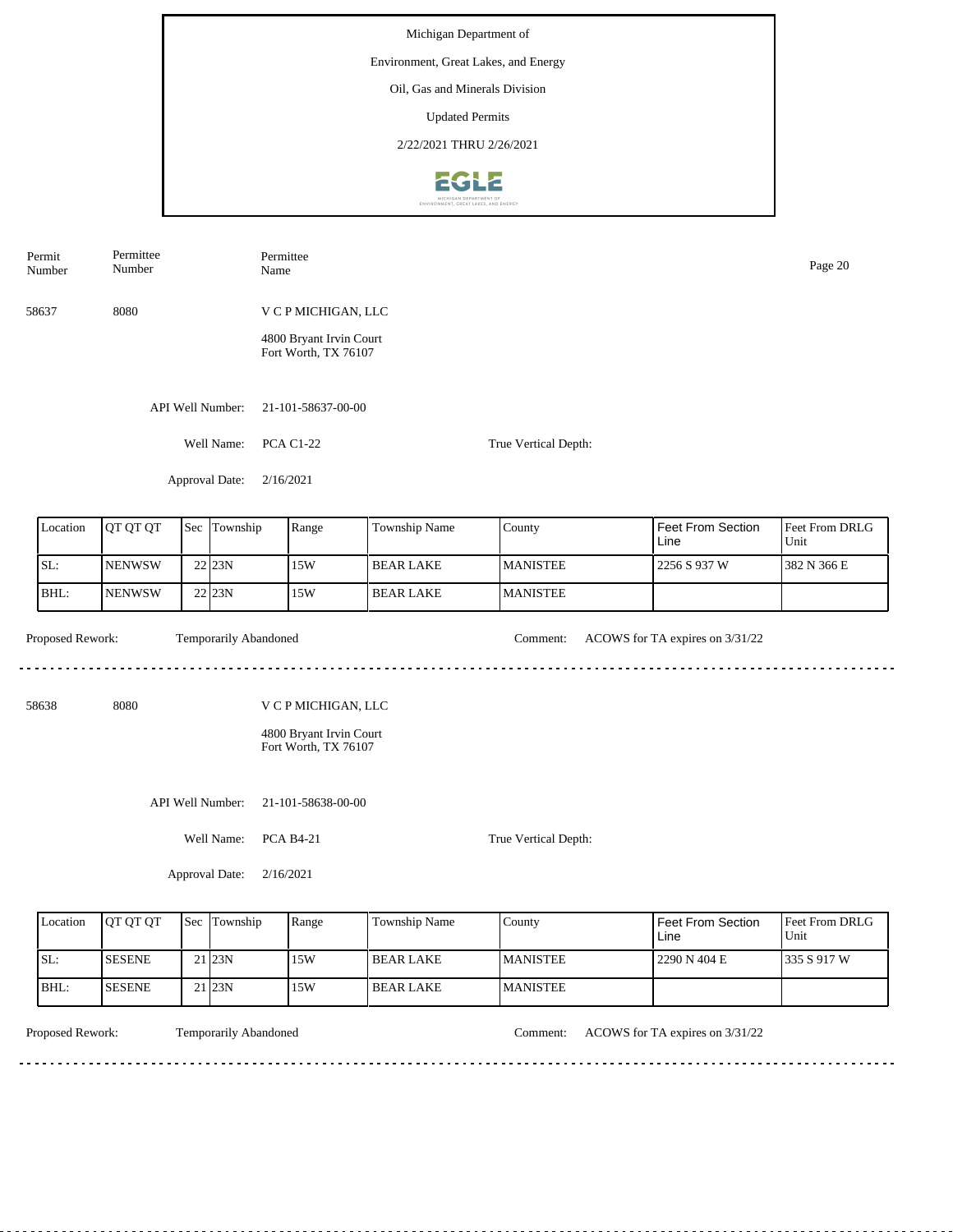| Permit<br>Number | Permittee<br>Number |     | Permittee<br>Name     |                                                 |                  |                      |                                 | Page 21                |  |
|------------------|---------------------|-----|-----------------------|-------------------------------------------------|------------------|----------------------|---------------------------------|------------------------|--|
| 58651            | 8080                |     |                       | V C P MICHIGAN, LLC                             |                  |                      |                                 |                        |  |
|                  |                     |     |                       | 4800 Bryant Irvin Court<br>Fort Worth, TX 76107 |                  |                      |                                 |                        |  |
|                  |                     |     | API Well Number:      | 21-101-58651-00-00                              |                  |                      |                                 |                        |  |
|                  |                     |     | Well Name:            | <b>FRY B2-15</b>                                |                  | True Vertical Depth: |                                 |                        |  |
|                  |                     |     | Approval Date:        | 2/16/2021                                       |                  |                      |                                 |                        |  |
| Location         | QT QT QT            | Sec | Township              | Range                                           | Township Name    | County               | Feet From Section<br>Line       | Feet From DRLG<br>Unit |  |
| SL:              | SWSENW              |     | $15$ 23N              | 15W                                             | <b>BEAR LAKE</b> | <b>MANISTEE</b>      | 2000 N 1435 W                   | 595 S 1197 E           |  |
| BHL:             | <b>SWSENW</b>       |     | 15 23N                | 15W                                             | <b>BEAR LAKE</b> | <b>MANISTEE</b>      |                                 |                        |  |
| Proposed Rework: |                     |     | Temporarily Abandoned |                                                 |                  | Comment:             | ACOWS for TA expires on 3/31/22 |                        |  |
| 58662            | 8080                |     |                       | V C P MICHIGAN, LLC                             |                  |                      |                                 |                        |  |
|                  |                     |     |                       | 4800 Bryant Irvin Court<br>Fort Worth, TX 76107 |                  |                      |                                 |                        |  |
|                  |                     |     | API Well Number:      | 21-101-58662-00-00                              |                  |                      |                                 |                        |  |
|                  |                     |     | Well Name:            | <b>BOWLING A1-22</b><br>True Vertical Depth:    |                  |                      |                                 |                        |  |
|                  |                     |     | Approval Date:        | 2/16/2021                                       |                  |                      |                                 |                        |  |

| Location | <b>OT OT OT</b> | <b>Sec</b> | Township | Range | <b>Township Name</b> | County          | <b>Feet From Section</b><br>Line | <b>Feet From DRLG</b><br>Unit |
|----------|-----------------|------------|----------|-------|----------------------|-----------------|----------------------------------|-------------------------------|
| SL:      | <b>SENWNW</b>   |            | 22 23N   | 15W   | l BEAR LAKE          | <b>MANISTEE</b> | 1852 N 746 W                     | 1462 S 556 e                  |
| BHL:     | <b>SENWNW</b>   |            | 22 23N   | 15W   | BEAR LAKE            | <b>MANISTEE</b> |                                  |                               |

<u>. . . . . . . . . . .</u>

Temporarily Abandoned

Proposed Rework: Temporarily Abandoned Comment: ACOWS for TA expires on 3/31/22

<u>. . . . . . . . . . . . . . . . . . .</u>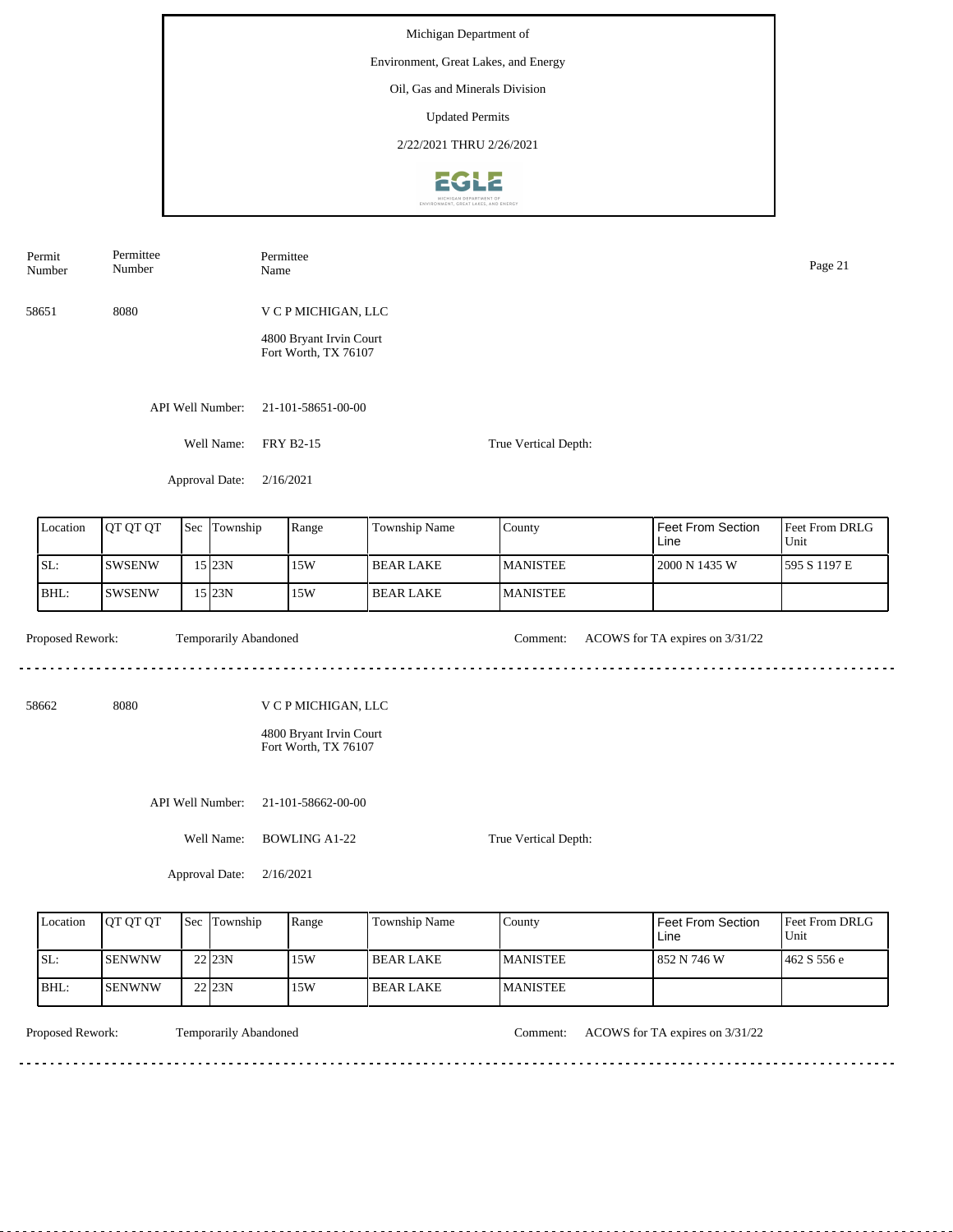|                                | Permit<br>Number | Permittee<br>Number |  |                       | Permittee<br>Name                                                      |                                                                        |                  |                      |                                 | Page 22                |  |
|--------------------------------|------------------|---------------------|--|-----------------------|------------------------------------------------------------------------|------------------------------------------------------------------------|------------------|----------------------|---------------------------------|------------------------|--|
|                                | 58663            | 8080                |  |                       |                                                                        | V C P MICHIGAN, LLC<br>4800 Bryant Irvin Court<br>Fort Worth, TX 76107 |                  |                      |                                 |                        |  |
|                                |                  |                     |  | API Well Number:      |                                                                        | 21-101-58663-00-00                                                     |                  |                      |                                 |                        |  |
|                                |                  |                     |  | Well Name:            |                                                                        | CLARK C3-21                                                            |                  | True Vertical Depth: |                                 |                        |  |
|                                |                  |                     |  | Approval Date:        | 2/16/2021                                                              |                                                                        |                  |                      |                                 |                        |  |
|                                | Location         | QT QT QT            |  | Sec Township          |                                                                        | Range                                                                  | Township Name    | County               | Feet From Section<br>Line       | Feet From DRLG<br>Unit |  |
|                                | SL:              | <b>NWNWSE</b>       |  | 21 23N                |                                                                        | 15W                                                                    | <b>BEAR LAKE</b> | <b>MANISTEE</b>      | 2200 S 2121 E                   | 433 N 519 W            |  |
|                                | BHL:             | <b>NWNWSE</b>       |  | 21 23N                |                                                                        | 15W                                                                    | <b>BEAR LAKE</b> | <b>MANISTEE</b>      |                                 |                        |  |
|                                | Proposed Rework: |                     |  | Temporarily Abandoned |                                                                        |                                                                        |                  | Comment:             | ACOWS for TA expires on 3/31/22 |                        |  |
| 8080<br>58674                  |                  |                     |  |                       | V C P MICHIGAN, LLC<br>4800 Bryant Irvin Court<br>Fort Worth, TX 76107 |                                                                        |                  |                      |                                 |                        |  |
| API Well Number:<br>Well Name: |                  |                     |  |                       | 21-101-58674-00-00<br>DANSBY A1-15<br>True Vertical Depth:             |                                                                        |                  |                      |                                 |                        |  |
| Approval Date:                 |                  |                     |  |                       | 2/16/2021                                                              |                                                                        |                  |                      |                                 |                        |  |

| Location | <b>OT OT OT</b> | 'Sec | Township | Range | <b>Township Name</b> | County           | Feet From Section<br>Line | <b>Feet From DRLG</b><br>Unit |
|----------|-----------------|------|----------|-------|----------------------|------------------|---------------------------|-------------------------------|
| SL:      | INWNWNW         |      | 15 23N   | 15W   | l BEAR LAKE          | <b>IMANISTEE</b> | l 414 N 464 W             | 414 N 464 W                   |
| BHL:     | INWNWNW         |      | 15 23N   | 15W   | BEAR LAKE            | <b>MANISTEE</b>  |                           |                               |

<u>. . . . . . . . .</u>

Temporarily Abandoned

Proposed Rework: Temporarily Abandoned Comment: ACOWS for TA expires on  $3/31/22$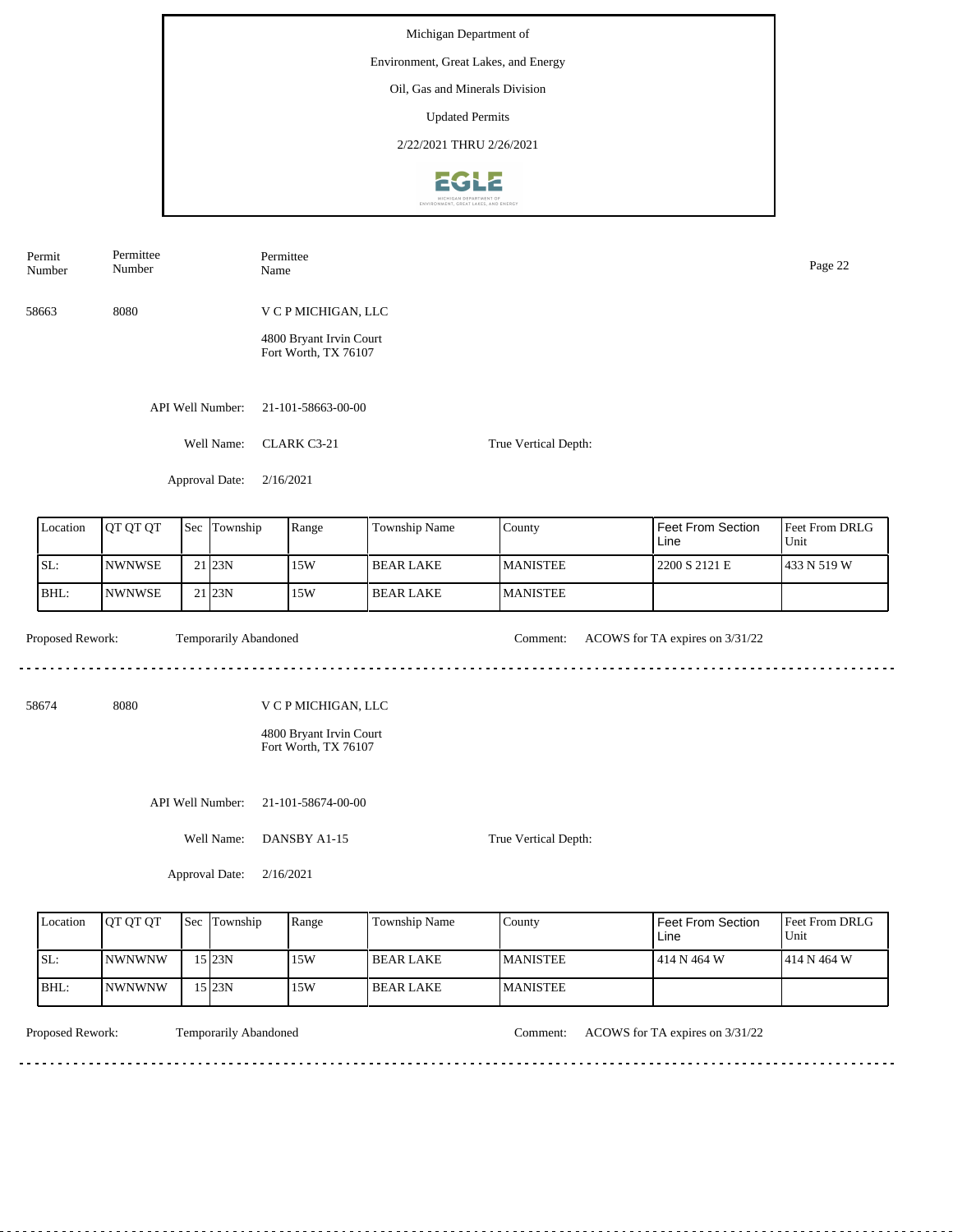|                | Permit<br>Number | Permittee<br>Number |  | Permittee<br>Name     |                                                 |                  |                      |                                 | Page 23                |  |
|----------------|------------------|---------------------|--|-----------------------|-------------------------------------------------|------------------|----------------------|---------------------------------|------------------------|--|
|                | 58689            | 8080                |  |                       | V C P MICHIGAN, LLC                             |                  |                      |                                 |                        |  |
|                |                  |                     |  |                       | 4800 Bryant Irvin Court<br>Fort Worth, TX 76107 |                  |                      |                                 |                        |  |
|                |                  |                     |  | API Well Number:      | 21-101-58689-00-00                              |                  |                      |                                 |                        |  |
|                |                  |                     |  | Well Name:            | <b>BAUMANN B3-21</b>                            |                  | True Vertical Depth: |                                 |                        |  |
|                |                  |                     |  | Approval Date:        | 2/16/2021                                       |                  |                      |                                 |                        |  |
|                | Location         | QT QT QT            |  | Sec Township          | Range                                           | Township Name    | County               | Feet From Section<br>Line       | Feet From DRLG<br>Unit |  |
|                | SL:              | <b>NWSWNE</b>       |  | 21 23N                | 15W                                             | <b>BEAR LAKE</b> | <b>MANISTEE</b>      | 1317 N 2045 E                   | 1308 S 606 W           |  |
|                | BHL:             | <b>NWSWNE</b>       |  | 21 23N                | 15W                                             | <b>BEAR LAKE</b> | <b>MANISTEE</b>      |                                 |                        |  |
|                | Proposed Rework: |                     |  | Temporarily Abandoned |                                                 |                  | Comment:             | ACOWS for TA expires on 3/31/22 |                        |  |
|                | 58690            | 8080                |  |                       | V C P MICHIGAN, LLC                             |                  |                      |                                 |                        |  |
|                |                  |                     |  |                       | 4800 Bryant Irvin Court<br>Fort Worth, TX 76107 |                  |                      |                                 |                        |  |
|                |                  |                     |  | API Well Number:      | 21-101-58690-00-00                              |                  |                      |                                 |                        |  |
|                |                  |                     |  | Well Name:            | DALDOS B1-21                                    |                  | True Vertical Depth: |                                 |                        |  |
| Approval Date: |                  |                     |  |                       | 2/16/2021                                       |                  |                      |                                 |                        |  |

| Location | <b>OT OT OT</b> | <b>Sec Township</b> | Range | Township Name     | County           | Feet From Section<br>Line | <b>Feet From DRLG</b><br>Unit |
|----------|-----------------|---------------------|-------|-------------------|------------------|---------------------------|-------------------------------|
| SL:      | <b>ISESWNW</b>  | $21$ <sub>23N</sub> | 15W   | <b>IBEAR LAKE</b> | <b>IMANISTEE</b> | 12137 N 1179 W            | 1490 S 1179 W                 |
| IBHL:    | <b>ISESWNW</b>  | 21 <sub>123N</sub>  | 15W   | l BEAR LAKE       | <b>MANISTEE</b>  |                           |                               |

<u>. . . . . . . . .</u>

Temporarily Abandoned

Proposed Rework: Temporarily Abandoned Comment: ACOWS for TA expires on 3/31/22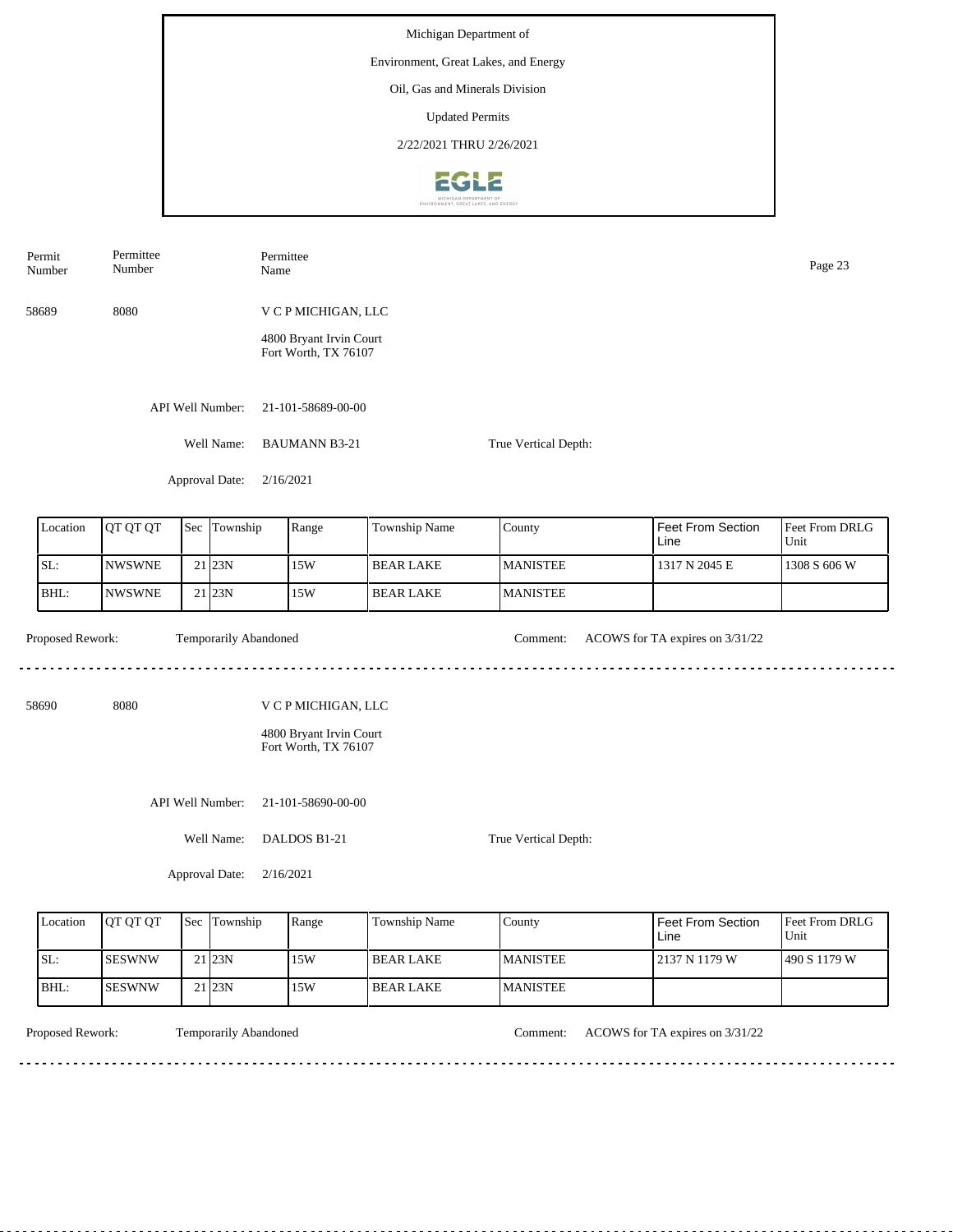| Permit<br>Number | Permittee<br>Number |                       | Permittee<br>Name                                                      |                  |                      |                                 | Page 24                |
|------------------|---------------------|-----------------------|------------------------------------------------------------------------|------------------|----------------------|---------------------------------|------------------------|
| 58706            | 8080                |                       | V C P MICHIGAN, LLC                                                    |                  |                      |                                 |                        |
|                  |                     |                       | 4800 Bryant Irvin Court<br>Fort Worth, TX 76107                        |                  |                      |                                 |                        |
|                  |                     | API Well Number:      | 21-101-58706-00-00                                                     |                  |                      |                                 |                        |
|                  |                     | Well Name:            | <b>BOWLING C1-15</b>                                                   |                  | True Vertical Depth: |                                 |                        |
|                  |                     | Approval Date:        | 2/16/2021                                                              |                  |                      |                                 |                        |
| Location         | QT QT QT            | Sec Township          | Range                                                                  | Township Name    | County               | Feet From Section<br>Line       | Feet From DRLG<br>Unit |
| SL:              | SWNWSW              | $15$ 23N              | 15W                                                                    | <b>BEAR LAKE</b> | <b>MANISTEE</b>      | 1872 S 614 W                    | 554 S 697 E            |
| BHL:             | <b>SWNWSW</b>       | $15$ 23N              | 15W                                                                    | <b>BEAR LAKE</b> | <b>MANISTEE</b>      |                                 |                        |
| Proposed Rework: |                     | Temporarily Abandoned |                                                                        |                  | Comment:             | ACOWS for TA expires on 3/31/22 |                        |
| 58851            | 8080                |                       | V C P MICHIGAN, LLC<br>4800 Bryant Irvin Court<br>Fort Worth, TX 76107 |                  |                      |                                 |                        |
|                  |                     | API Well Number:      | 21-101-58851-00-00                                                     |                  |                      |                                 |                        |
|                  |                     | Well Name:            | <b>EISENLOHR B4-15</b>                                                 |                  | True Vertical Depth: |                                 |                        |
|                  |                     | Approval Date:        | 2/16/2021                                                              |                  |                      |                                 |                        |

| Location | <b>IOT OT OT</b> | Sec Township | Range | <b>Township Name</b> | County          | <b>Feet From Section</b><br>Line | <b>Feet From DRLG</b><br>Unit |
|----------|------------------|--------------|-------|----------------------|-----------------|----------------------------------|-------------------------------|
| SL:      | <b>INWSENE</b>   | 5123N        | 15W   | <b>IBEAR LAKE</b>    | <b>MANISTEE</b> | 1626 N 851 E                     | 1966 S 460 W                  |
| BHL:     | <b>INWSENE</b>   | 5123N        | 15W   | l BEAR LAKE          | <b>MANISTEE</b> |                                  |                               |

<u>. . . . . . . . . . . . . . . .</u>

Temporarily Abandoned

Proposed Rework: Temporarily Abandoned Comment: ACOWS for TA expires on 3/31/22

<u>. . . . . . . . . . . . . . . . .</u>

<u>. . . . . . . .</u>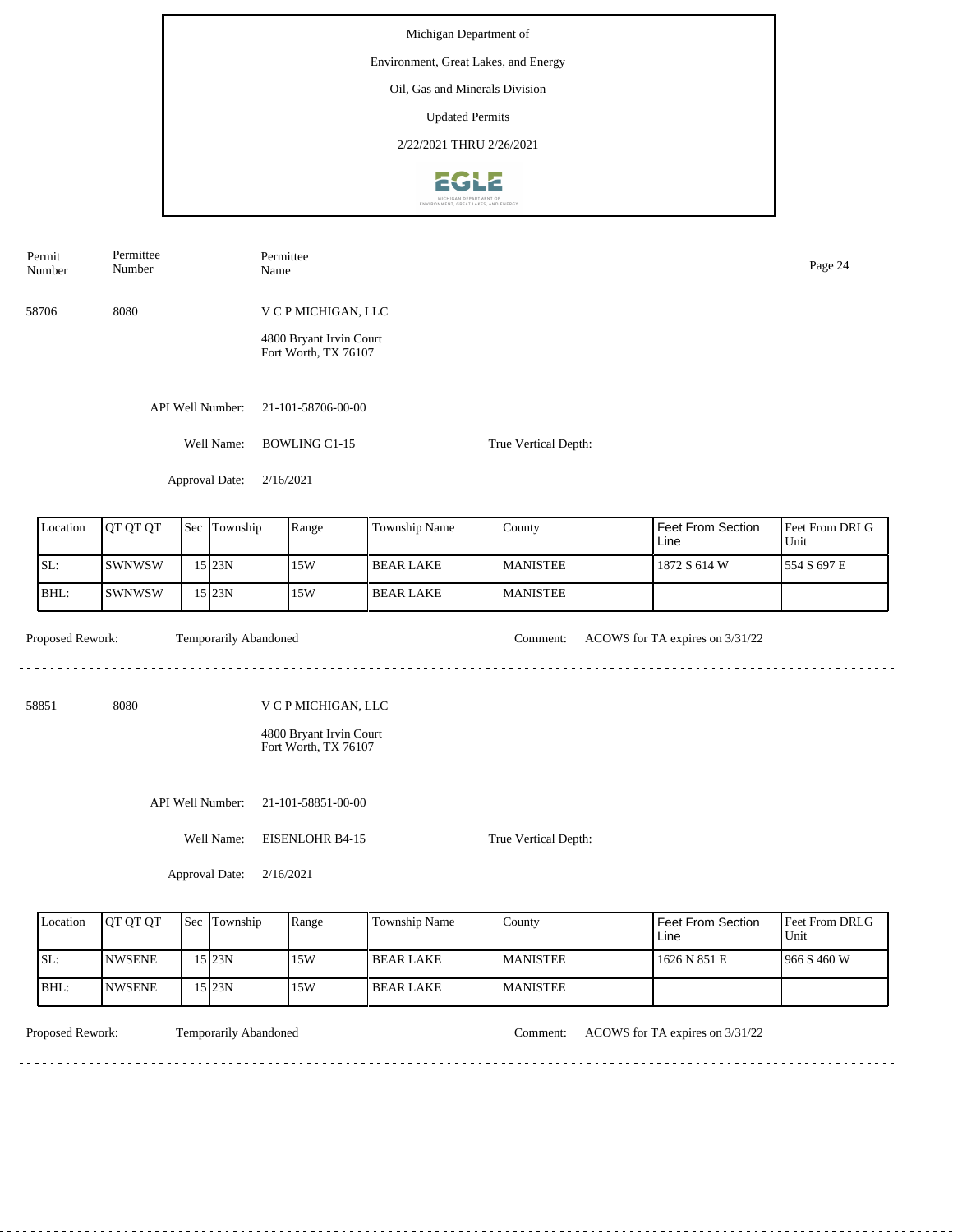| Permit<br>Number                     | Permittee<br>Number |  |                       | Permittee<br>Name |                                                    |                  |                      |                                 | Page 25                |  |  |  |
|--------------------------------------|---------------------|--|-----------------------|-------------------|----------------------------------------------------|------------------|----------------------|---------------------------------|------------------------|--|--|--|
| 58877                                | 8080                |  |                       |                   | V C P MICHIGAN, LLC                                |                  |                      |                                 |                        |  |  |  |
|                                      |                     |  |                       |                   | 4800 Bryant Irvin Court<br>Fort Worth, TX 76107    |                  |                      |                                 |                        |  |  |  |
|                                      |                     |  | API Well Number:      |                   | 21-101-58877-00-00                                 |                  |                      |                                 |                        |  |  |  |
|                                      |                     |  | Well Name:            | $-21$             | STATE BEAR LAKE & NOVAK D2<br>True Vertical Depth: |                  |                      |                                 |                        |  |  |  |
|                                      |                     |  | Approval Date:        |                   | 2/16/2021                                          |                  |                      |                                 |                        |  |  |  |
| Location<br>QT QT QT<br>Sec Township |                     |  |                       |                   | Range                                              | Township Name    | County               | Feet From Section<br>Line       | Feet From DRLG<br>Unit |  |  |  |
| SL:                                  | <b>NWSESW</b>       |  | 21 23N                |                   | 15W                                                | <b>BEAR LAKE</b> | <b>MANISTEE</b>      | 1297 S 1823 W                   | 1297 S 484 W           |  |  |  |
| BHL:                                 | <b>NWSESW</b>       |  | 21 23N                |                   | 15W                                                | <b>BEAR LAKE</b> | <b>MANISTEE</b>      |                                 |                        |  |  |  |
| Proposed Rework:                     |                     |  | Temporarily Abandoned |                   |                                                    |                  | Comment:             | ACOWS for TA expires on 3/31/22 |                        |  |  |  |
| 58991                                | 8080                |  |                       |                   | V C P MICHIGAN, LLC                                |                  |                      |                                 |                        |  |  |  |
|                                      |                     |  |                       |                   | 4800 Bryant Irvin Court<br>Fort Worth, TX 76107    |                  |                      |                                 |                        |  |  |  |
| API Well Number:                     |                     |  |                       |                   | 21-101-58991-00-00                                 |                  |                      |                                 |                        |  |  |  |
| Well Name:<br>PATTISON C3-16         |                     |  |                       |                   |                                                    |                  | True Vertical Depth: |                                 |                        |  |  |  |
|                                      |                     |  | Approval Date:        | 2/16/2021         |                                                    |                  |                      |                                 |                        |  |  |  |

| Location | <b>JOT OT OT</b> | 'Sec | Township | Range | <b>Township Name</b> | County          | l Feet From Section<br>Line | <b>Feet From DRLG</b><br>Unit |
|----------|------------------|------|----------|-------|----------------------|-----------------|-----------------------------|-------------------------------|
| SL:      | <b>I</b> SENWSE  |      | 16 23 N  | 15W   | l BEAR LAKE          | <b>MANISTEE</b> | 1889 S 1898 E               | 1757 N 566 E                  |
| BHL:     | <b>ISENWSE</b>   |      | 16 23 N  | 15W   | l BEAR LAKE          | <b>MANISTEE</b> |                             |                               |

. . . . . . . . . . . . . . . . . .

Temporarily Abandoned  $- - - - - - - - -$ 

Proposed Rework: Temporarily Abandoned Comment: ACOWS for TA expires on  $3/31/22$ 

<u>. . . . . . . . . . . . . . . .</u>

 $- - - - - - - -$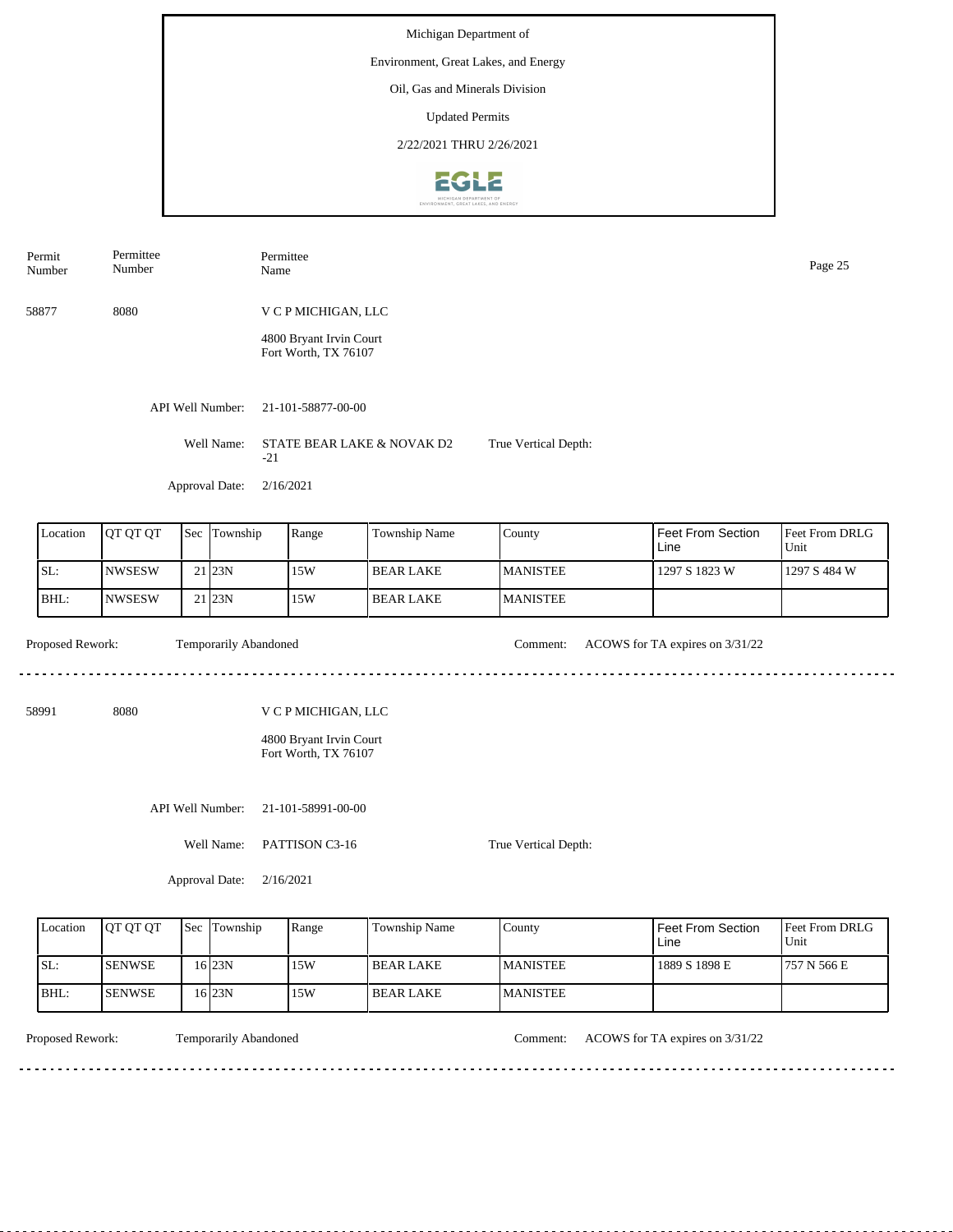Number Name Page 26 Number 59034 8080 V C P MICHIGAN, LLC 4800 Bryant Irvin Court Fort Worth, TX 76107 API Well Number: 21-101-59034-00-00 Well Name: PLATZ D1-16 True Vertical Depth: Approval Date: 2/16/2021 Feet From Section Location | QT QT QT | Sec | Township | Range | Township Name Sec Township County Feet From DRLG Unit Line SL: SWSWSW 15W BEAR LAKE MANISTEE 560 S 610 W 560 S 610 W 16 23N BHL: SWSWSW 23N 15W BEAR LAKE MANISTEE 16 Proposed Rework: Temporarily Abandoned Comment: ACOWS for TA expires on  $3/31/22$ Temporarily Abandoned <u>. . . . . . .</u> . . . . . . . . . . . . . . . . . . . . 59037 8080 V C P MICHIGAN, LLC 4800 Bryant Irvin Court Fort Worth, TX 76107 API Well Number: 21-101-59037-00-00 Well Name: PATTISON C2-16 True Vertical Depth:

Approval Date: 2/16/2021

| Location | <b>OT OT OT</b> | <b>Sec</b> | Township  | Range | Township Name | County           | l Feet From Section<br>Line | <b>Feet From DRLG</b><br>Unit |
|----------|-----------------|------------|-----------|-------|---------------|------------------|-----------------------------|-------------------------------|
| ISL:     | <b>ISWNESW</b>  |            | $16$  23N | 15W   | I BEAR LAKE   | <b>IMANISTEE</b> | 1657 S 1692 W               | 1330 S 964 E                  |
| BHL:     | ISWNESW         |            | $16$  23N | 15W   | I BEAR LAKE   | <b>MANISTEE</b>  |                             |                               |

<u>. . . . . . . .</u>

Permit

Permittee

Permittee

Temporarily Abandoned

Proposed Rework: Temporarily Abandoned Comment: ACOWS for TA expires on  $3/31/22$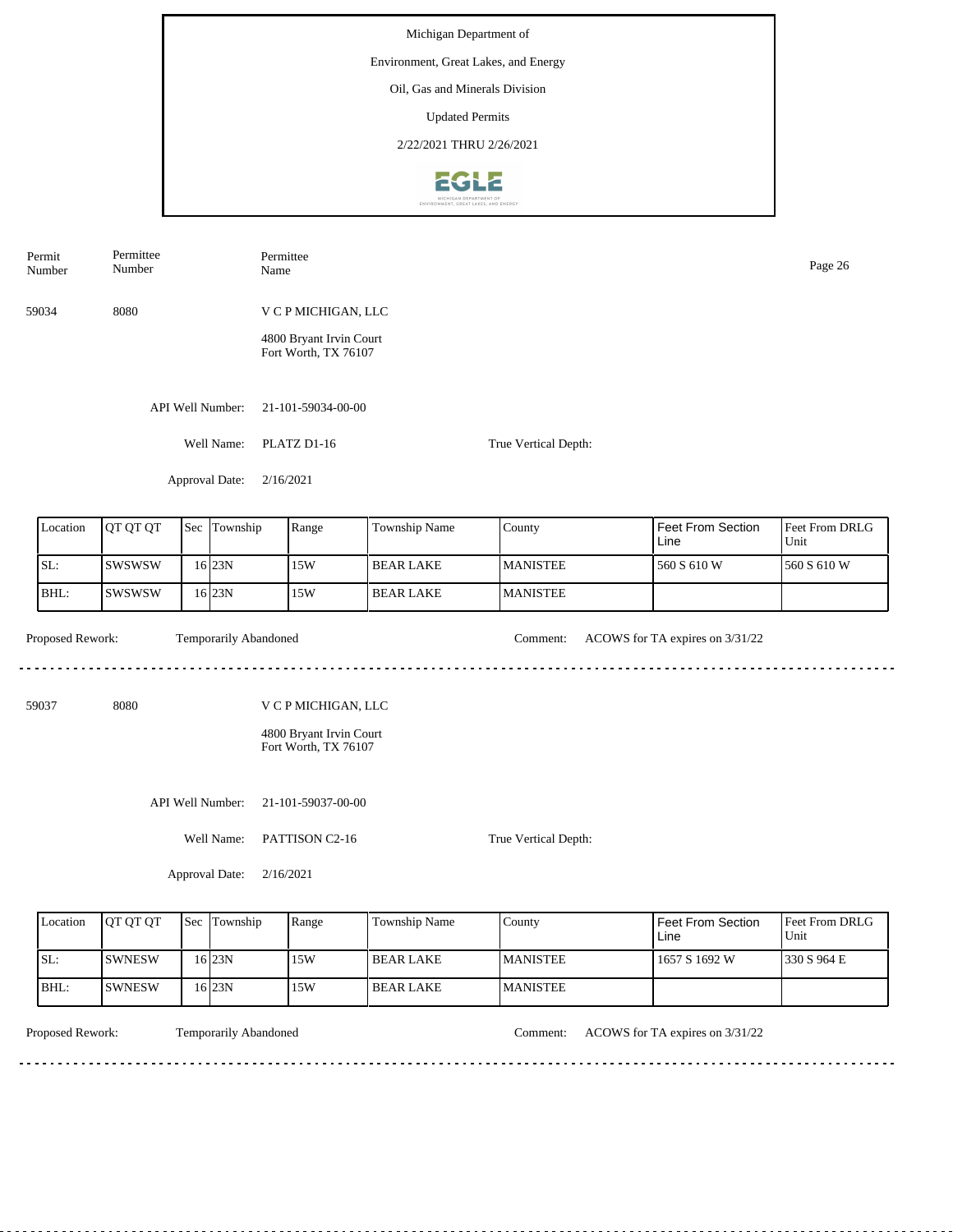| Permit<br>Number | Permittee<br>Number |     |                       | Permittee<br>Name                                                      |                  |                      |                                 | Page 27                |  |  |
|------------------|---------------------|-----|-----------------------|------------------------------------------------------------------------|------------------|----------------------|---------------------------------|------------------------|--|--|
| 59196            | 8080                |     |                       | V C P MICHIGAN, LLC                                                    |                  |                      |                                 |                        |  |  |
|                  |                     |     |                       | 4800 Bryant Irvin Court<br>Fort Worth, TX 76107                        |                  |                      |                                 |                        |  |  |
|                  |                     |     | API Well Number:      | 21-101-59196-00-00                                                     |                  |                      |                                 |                        |  |  |
|                  |                     |     | Well Name:            | THACKER D2-15                                                          |                  | True Vertical Depth: |                                 |                        |  |  |
|                  |                     |     | Approval Date:        | 2/16/2021                                                              |                  |                      |                                 |                        |  |  |
| Location         | QT QT QT            | Sec | Township              | Range                                                                  | Township Name    | County               | Feet From Section<br>Line       | Feet From DRLG<br>Unit |  |  |
| SL:              | <b>SWSESW</b>       |     | 15 23N                | 15W                                                                    | <b>BEAR LAKE</b> | <b>MANISTEE</b>      | 571 S 1685 W                    | 571 S 381 W            |  |  |
| BHL:             | <b>SWSESW</b>       |     | 15 23N                | 15W                                                                    | <b>BEAR LAKE</b> | <b>MANISTEE</b>      |                                 |                        |  |  |
| Proposed Rework: |                     |     | Temporarily Abandoned |                                                                        |                  | Comment:             | ACOWS for TA expires on 3/31/22 |                        |  |  |
| 59374            | 8080                |     |                       | V C P MICHIGAN, LLC<br>4800 Bryant Irvin Court<br>Fort Worth, TX 76107 |                  |                      |                                 |                        |  |  |
|                  |                     |     | API Well Number:      | 21-101-59374-00-00                                                     |                  |                      |                                 |                        |  |  |
|                  |                     |     | Well Name:            | <b>PCA B2-16</b><br>True Vertical Depth:                               |                  |                      |                                 |                        |  |  |
|                  |                     |     | Approval Date:        | 2/16/2021                                                              |                  |                      |                                 |                        |  |  |

| Location | <b>OT OT OT</b> | Sec Township | Range | <b>Township Name</b> | County          | <b>Feet From Section</b><br>Line | <b>Feet From DRLG</b><br>Unit |
|----------|-----------------|--------------|-------|----------------------|-----------------|----------------------------------|-------------------------------|
| SL:      | ISESENW         | 16 23 N      | 15W   | <b>BEAR LAKE</b>     | <b>MANISTEE</b> | 2309 N 2311 W                    | 1330 S 982 W                  |
| IBHL:    | ISESENW         | 16 23 N      | . 15W | <b>BEAR LAKE</b>     | <b>MANISTEE</b> |                                  |                               |

<u>. . . . . . . . .</u>

Temporarily Abandoned

Proposed Rework: Temporarily Abandoned Comment: ACOWS for TA expires on  $3/31/22$ 

<u>. . . . . . . . . . . . . . . . . .</u>